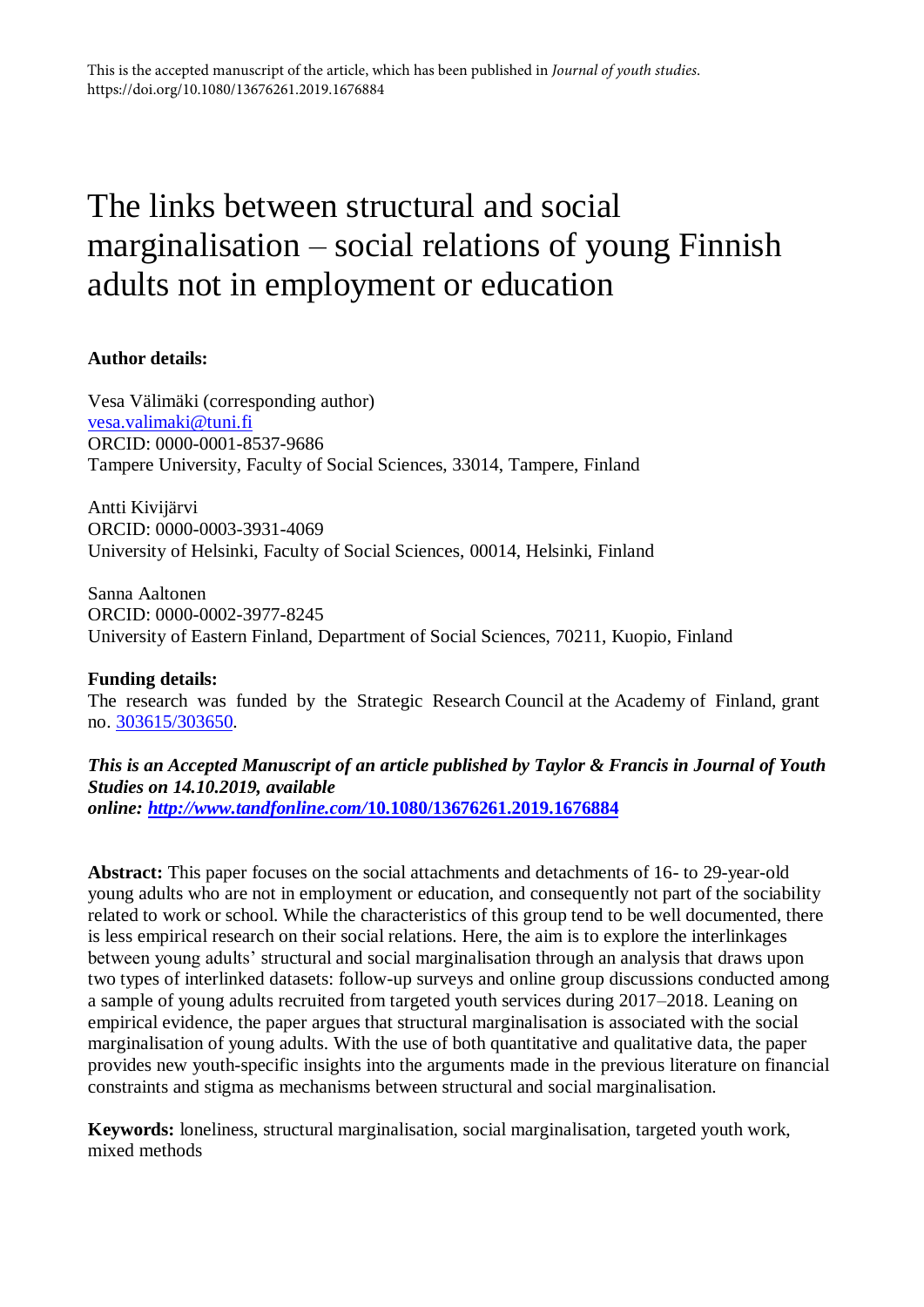#### **1. Introduction**

Social relations, and peer relations in particular, are widely studied topics in youth research and have been identified as a vital part of youth wellbeing (e.g. Cotterell 1996; Myllyniemi 2012). Key transitions related to education and work are influenced and supported by peers, but equally affected by the lack of peer relations. While making transitions opens up opportunities for establishing new friendship circles, transitions are also associated with losing connections and the risk of social exclusion (Bynner & Parsons 2002; Miller et al. 2015; Rönkä 2017). However, the lack of peer relations and resultant loneliness among young adults who have fractured transitions, a group often denoted as NEETs (not in employment, education or training), has attracted little attention in research literature. The NEET label highlights an inactive and non-standard position in relation to paid work and formal education, and diverts attention away from social relations, despite the fact that having social support while outside of education and work is seen as vital for the mental health of young adults (Kieselbach 2003; Popp & Schels 2008; Milner et al. 2016). Social networks are also seen as an important factor in the re-employment of the unemployed (Granovetter 1977; Kunze & Suppa 2017, 215–216).

In this article we focus on the social relations and loneliness of 16- to 29-year-old young adults<sup>1</sup> who, for various reasons, lack structural attachments to society in the form of a status as a student or an employee. Consequently, our aim is to trace the interlinkages between structural and social marginalisation. Structural marginalisation denotes at least temporary exclusion from educational institutions or the labour market. The notion of social marginalisation refers to both the lack of and dissatisfaction with social relations. As previous studies have rightly concluded, not all young adults outside education and the labour market suffer from social marginalisation, and they may have a large network of friends, family members and relatives (Levitas 1996; Hammer 2003; Heikkinen 2000). Moreover, for young adults, structural marginalisation may not be as detrimental to their social relations as it is for older peers as their employment history is limited (Grimmer 2016; Chabanet et al. 2016).

Despite the remarks above, young adults not in employment or education have been found to report more loneliness than their working or studying peers (Gretschel & Myllyniemi 2017). Overall, unemployment has been found to be associated with higher levels of loneliness than average (Peplau & Perlman 1982; Moisio & Rämö 2007). Further, previous studies have demonstrated how during unemployment individuals tend to have lower levels of social participation, and withdraw from public activities into private relationships (Dieckhoff & Gash 2015; Kunze & Suppa 2017).

In order to study the interlinkages between structural and social marginalisation, we adopted a mixed methods approach and based our analysis on two interlinked datasets gathered through targeted youth work in three Finnish cities: baseline and follow-up survey data, and digital group discussions conducted among a sample of young adults (n=147) during 2017–2018. In Finland,

 $<sup>1</sup>$  The Finnish Youth Act defines all those under the age of 30 as young people.</sup>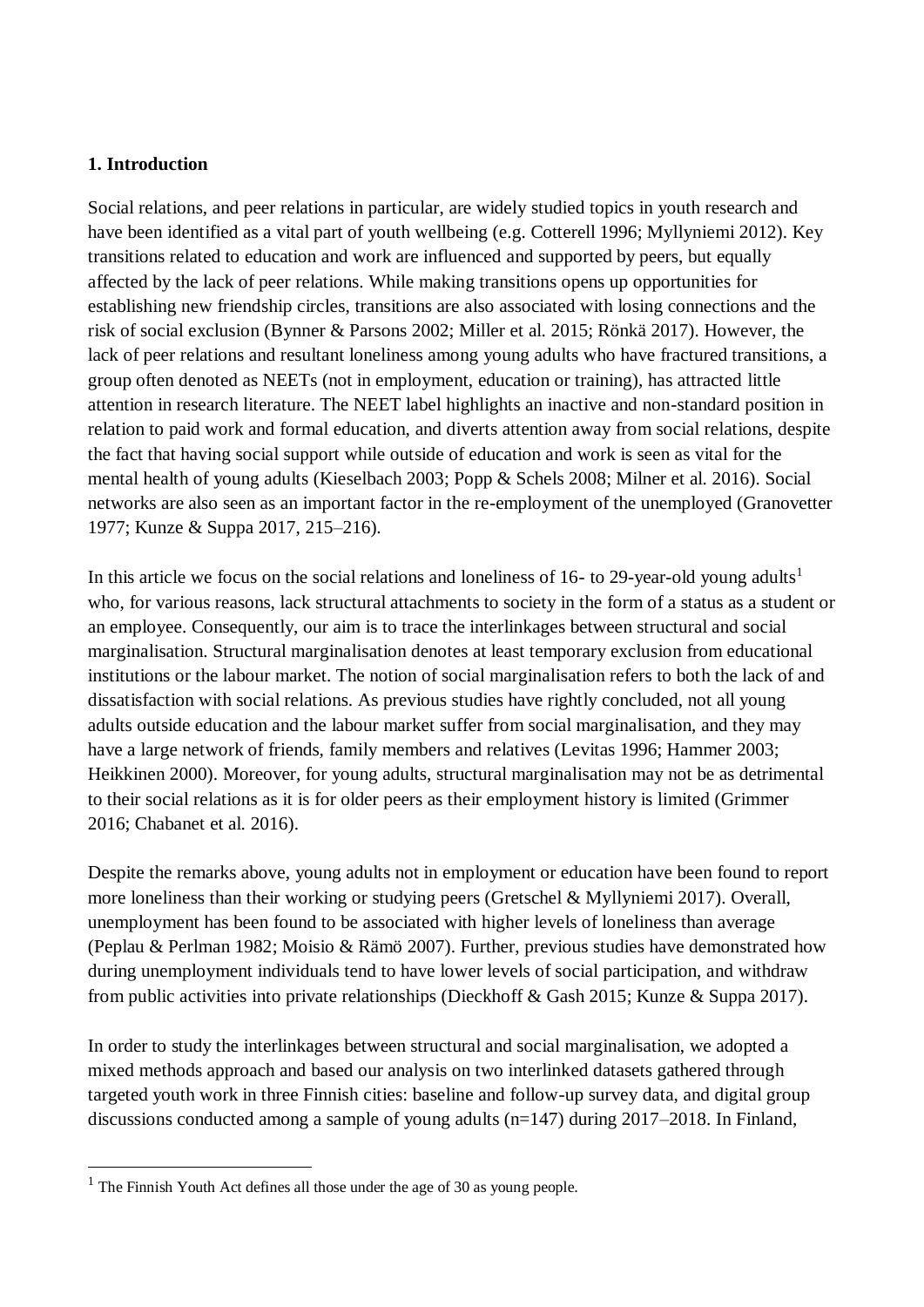unlike in many other European countries, organising youth work is the responsibility of municipalities and provided by professional youth workers. According to the current practice, Finnish youth workers are expected to contact and offer their services to all young people not engaged in educational institutes and the labour market.<sup>2</sup>

The wider context for the article stems from interest in one of the most pressing societal concerns: even though unemployment and dropping out of the education system have become persistent structural conditions, labour market participation and educational attainment are still seen as prime indicators of societal integration. Consequently, it is important to ask how not being in education and employment is reflected in maintaining, losing or creating social relations, and how social relations are experienced in the context of structural marginalisation.

#### **2. Structural and social marginalisation**

1

The argument advanced in this article rests on the sociological perspective of friendship. Some of the previous and particularly late-modernist theorists have put strong emphasis on friendship as a voluntary act disembedded from traditional attachments, while at the same time neglecting the existing structural constraints (see Chambers 2006). As argued by Allan (1998), friendships should be seen as socially patterned. Friendship formation is not just a personal act, an outcome of one's choices, but also constrained by structural forces that range from social class to gender and ethnicity, but also to social opportunities at the micro level such as proximity and perceived similarity (see e.g. Crosnoe 2000; MacDonald & Shildrick 2007; Kivijärvi 2014).

These sociological approaches towards friendships, which underline the importance of structural conditions, led us to focus on the constraints that young adults not in employment or education might face in their sociability. As they are excluded from the sociability related to work and education, they may have few opportunities to form friendships (Emler & McNamara 1996, 136). In line with the above arguments, we review the key findings of previous research on the links between structural and social marginalisation. In the previous literature (for similar summaries, see Dieckhoff & Gash 2015; Lahusen & Giugni 2016), these interlinkages have been explored mainly in the context of unemployment, and explained by two mediating mechanisms: financial constraints and stigma.

The link between reduced social participation and financial constraints during unemployment has been empirically validated in many studies (e.g. Gallie et al. 2003; Dieckhoff & Gash 2015). For young adults, a poor financial situation can be even more detrimental to their well-being than their employment status as such because, unlike their older peers, young adults have not experienced long periods of working routine (Grimmer 2016). The unemployment of young adults does not always imply a loss of existing work-related social contacts, but it does point to limited financial resources. As young adults' leisure activities have become more commercialised (Furlong &

<sup>&</sup>lt;sup>2</sup> According to the Finnish Youth Act (1285/2016), various authorities are required to report those young people who have dropped out of the education system or military service to local youth departments. In addition, young people who are unemployed or who are a cause for concern in some other ways might also be reported.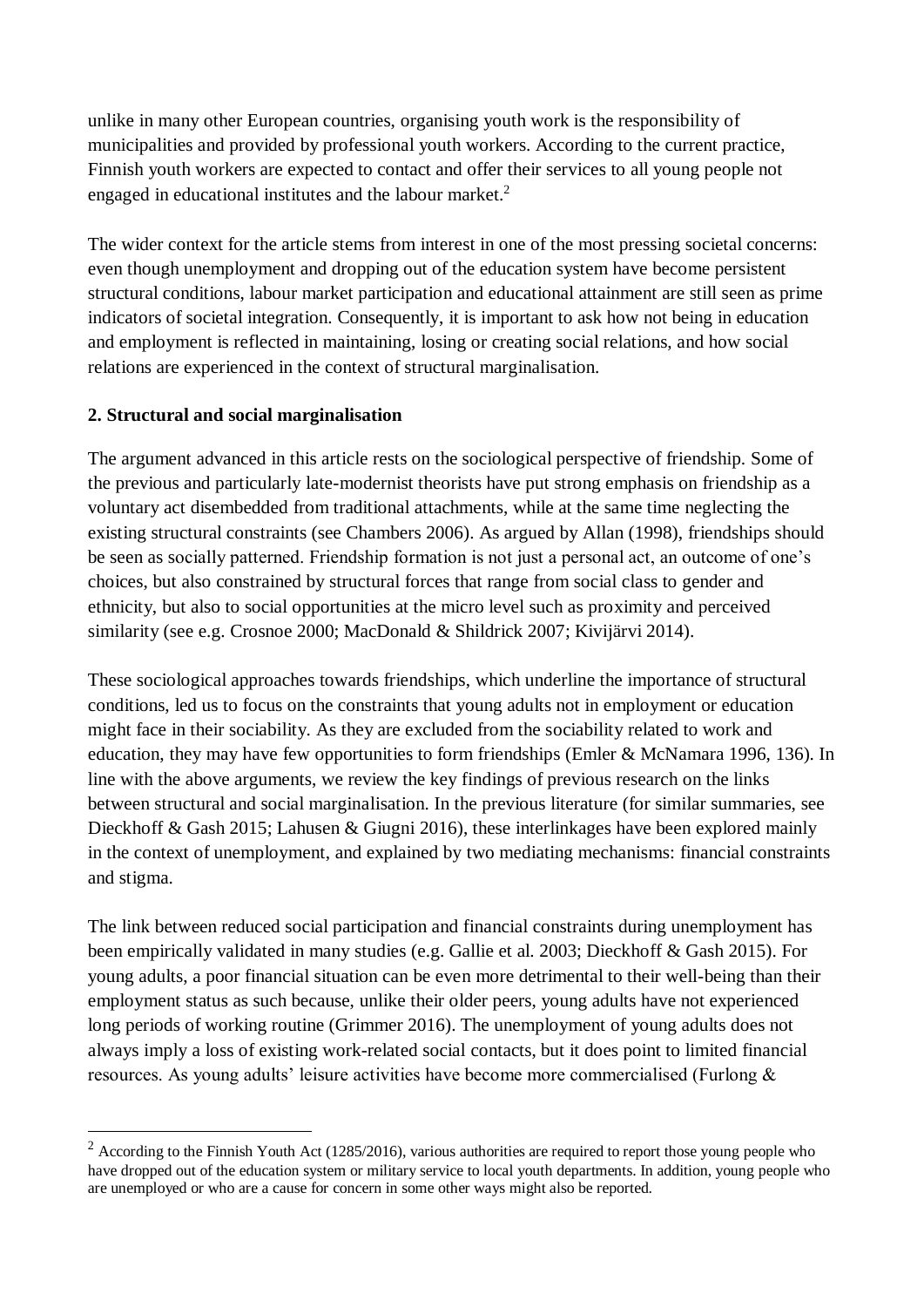Cartmel 2007, 11), financial constraints can have a negative effect on young unemployed people's ability to participate in social activities (ibid. 80; Damelang & Kloß 2013).

The financial resources of structurally marginalised young adults in Finland often consist of state provided benefits, which might be supplemented by parental support. Within Europe, the financial resources needed for social participation differ depending on the different welfare regimes (Hammer 2003), with the social-democratic welfare model in the Nordic countries often defined as more effective in counteracting the negative financial consequences of unemployment (Julkunen 2002; see also Heikkinen 2000). However, even though the minimum standard of living is often reached, low income levels and relative poverty can be problematic when it comes to sociability (Hammer & Julkunen 2003). According to the Finnish Youth Barometer (Myllyniemi & Kiilakoski, 2017, 99–100), the most dissatisfied with their social relationships were the unemployed and young adults who experienced financial constraints regarding their hobbies.

In addition to financial constraints, the stigma of unemployment, being ashamed of one's status, has been used as an explanation for the lower social participation rates of the unemployed as a result of deliberately avoiding public sociability and resorting to more private relationships (e.g. Monticelli et al. 2016). This explanation has gathered more ambivalent interpretations, and empirical evidence has been less unequivocal (see Dieckhoff & Gash 2015). However, the stigma of unemployment is seen as an important explanation in a number of qualitative studies (see Lahusen & Giugni 2016). Drawing upon Goffman's terminology (1963, 2–3), the stigma of structural marginality is related to a character failing. Since the status of an unemployed person is not immediately apparent and can therefore be concealed, the individual is discreditable in Goffmanian terms (ibid. 41–42).

For structurally marginalised young adults, the stigma may affect everyday interactions with peers who are either students or employed, namely their out-group (Goffman 1963, 12). While being employed and earning an income from work is commonly seen as playing a legitimate social role (Rantakeisu et al. 1999), there are cultural and temporal differences associated with the stigma of unemployment. Bergqvist (2016) argues that in Sweden, a country with an allegedly strong work ethic, being unemployed is often associated with not being able to live by the societal norms, and it can duly lead to avoiding social situations. Depending on the societal discourse and general understanding of the root causes of unemployment, the unemployed may reproach themselves for being out of work and attribute their situation to personal failings (Dieckhoff & Gash 2015).

However, the stigma of unemployment may decrease as a result of the high levels of youth unemployment and increased precariousness of working life that have characterised Europe during the economic downturn (Chabanet et al. 2016; see Heikkinen 2000 on the recession in the 1990s). Further, not just unemployment but other kinds of circumstances differing from the normative life course of young adults may contribute to experiences of loneliness. For young adults, status as a student is often the most expected and accepted. With their nationally representative survey data, Luhmann & Hawkley (2016, 31) demonstrated that levels of loneliness were relatively high both for young adults without jobs and those who were working full-time, but not among students working part-time. In our analysis, we will test the above hypotheses from both quantitative and qualitative perspectives.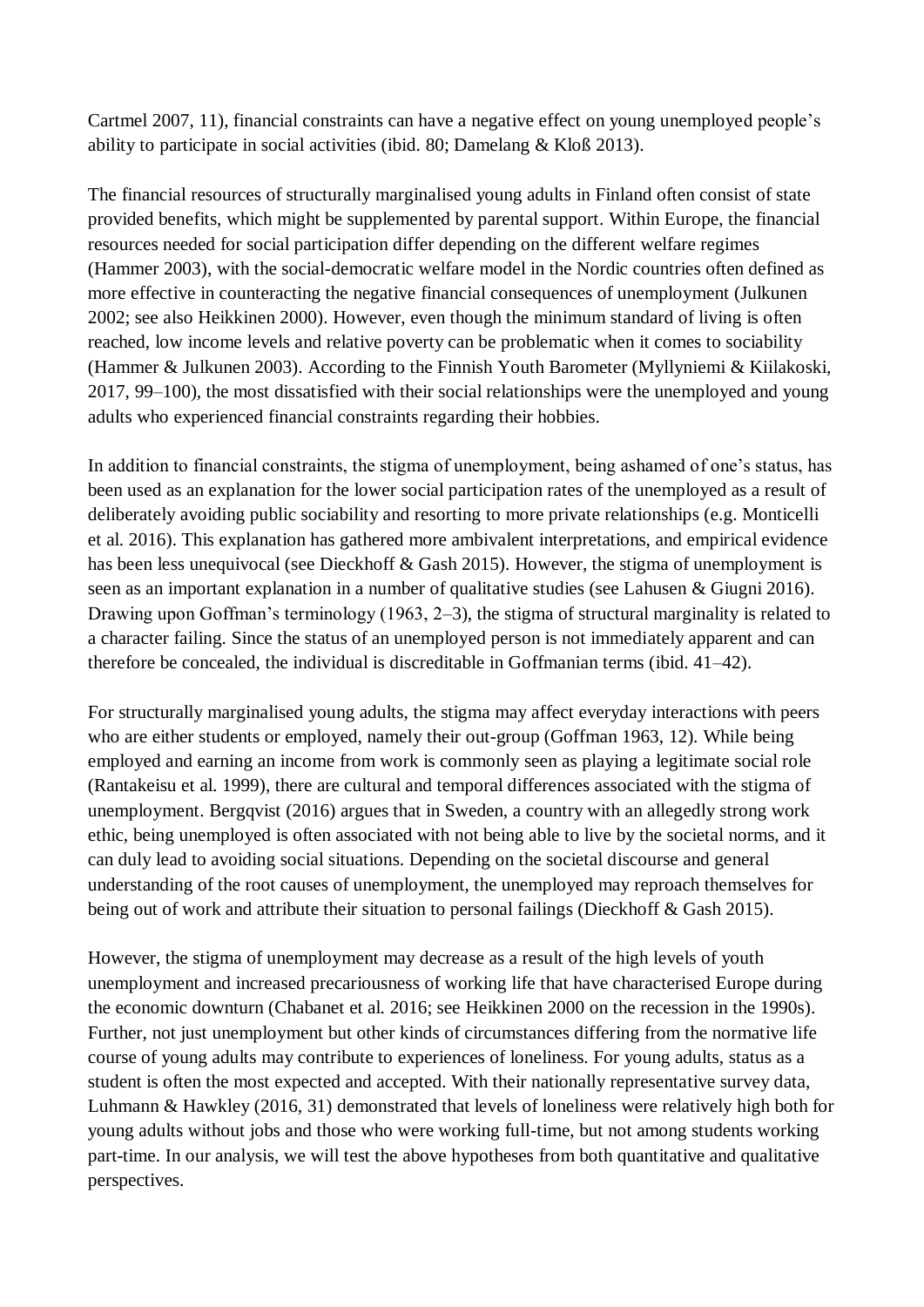#### **3. Data and methods**

This study is part of a consortium project entitled 'Inclusive Promotion of Health and Wellbeing, PROMEQ' funded by the Strategic Research Council (SRC) of the Academy of Finland (303615/303650) and aimed at developing engaging models of promotion of wellbeing for underprivileged groups in Finland.<sup>3</sup>

Within the subproject focusing on young adults not in employment or education, the researchers collaborated with targeted youth services such as outreach youth work, one-stop guidance centres, and youth workshops in the cities of Jyväskylä (Central Finland), Kouvola (Southeast Finland) and Vantaa (Southern Finland, metropolitan area). The professionals in targeted youth services were asked to help in recruiting young adults who were both clients of these services and not in employment or education at that time. Some of those recruited had a longer history of being structurally marginalised, but there were also those who could be understood as being between studies or jobs. Baseline interviews with the young adults were conducted and followed by an intervention consisting of nine weeks of online group discussions moderated by the youth workers. The last phase included follow-up interviews conducted approximately six months after the initial round. These different field work<sup>4</sup> approaches yielded empirical data for the study in the following manner.

The first dataset consists of responses to a two-phase survey comprising mainly quantitative items on living conditions, subjective wellbeing, social relations, living habits and service use. The baseline survey (n=147) was conducted in two waves during spring and autumn 2017 in the presence of a researcher whose task was to offer help if needed and to initiate discussions on the themes included in the survey (for a description of the respondents, see Table 1). Forty-four interviews were recorded and transcribed with the permission of the informants, while notes were made on the remainder and the ensuing qualitative data was used to complement the survey data. The interviews lasted from 20 minutes up to one and a half hours. Approximately six months after the baseline interview, a follow-up questionnaire  $(n=107)$  was sent to respondents either as a digital link or via regular mail, including the same questions as the baseline survey. Males and those who did not participate in the online groups tended to drop out of the follow-up phase.

#### Table 1. Description of the respondents (n=147)

1

In this article we used the baseline survey to investigate the association and mediators between social and structural marginalisation. The follow-up survey enabled us to scrutinise structural marginalisation as a predictor of social marginalisation. To do this, we utilised mostly continuous variables on social life, societal statuses, financial situation and stigma. Social life was measured with variables on frequency of contacts with friends and relatives (daily/weekly/monthly/less often), participation in structured and unstructured group activities (often/sometimes/never), the frequency

 $3$  The research was approved by the University of Eastern Finland Ethics Committee.

<sup>4</sup> The fieldwork was conducted by Sanna Aaltonen, Antti Kivijärvi and Martta Myllylä.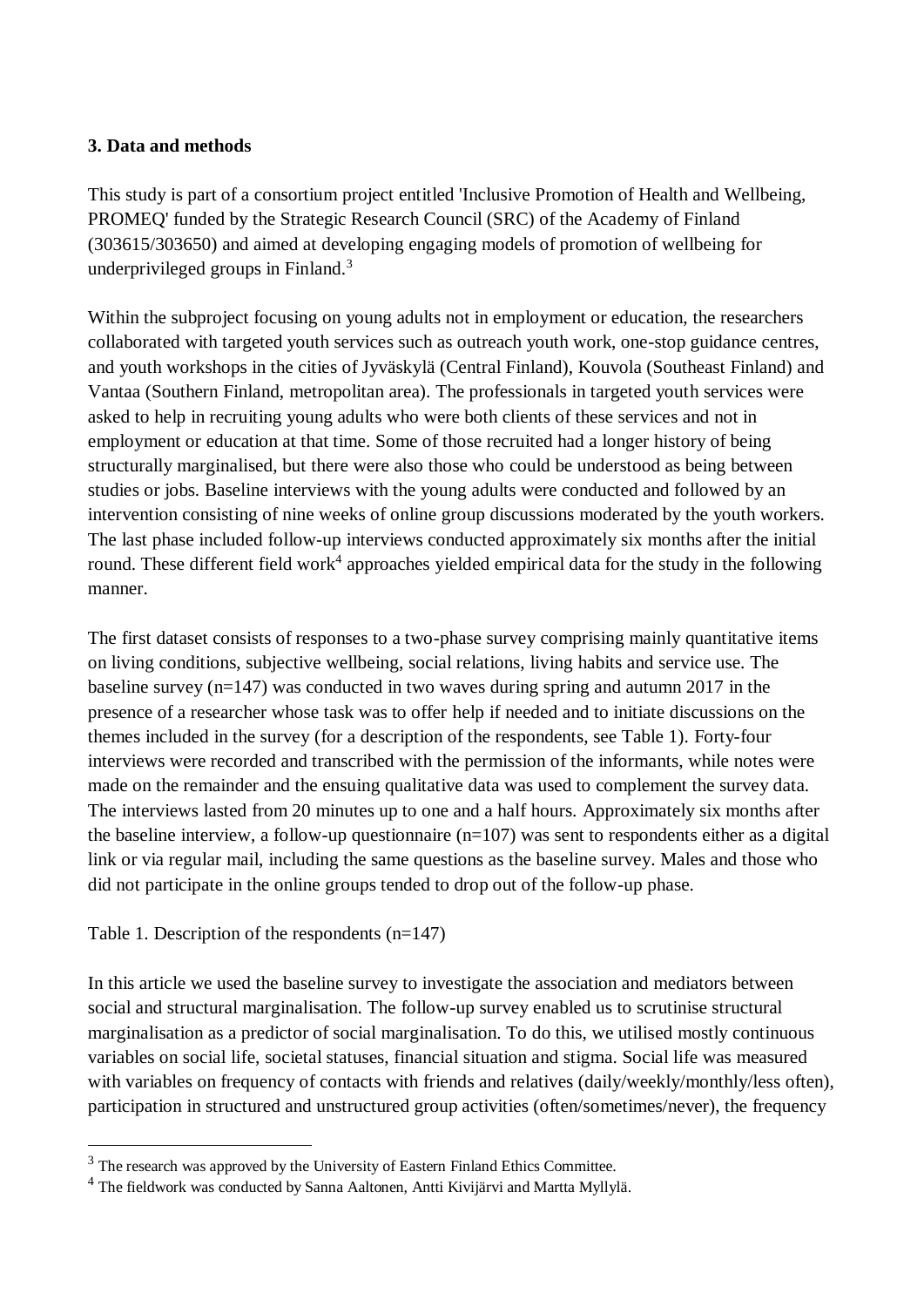of feeling lonely (constantly/often/sometimes/rarely/never), and experiencing social and emotional loneliness. Social loneliness refers to the lack of peer company, while emotional loneliness denotes the absence of close friends with whom to share one's life (Weiss 1973). Both were measured using the UCLA12 loneliness scale (see Russell 1996).

Societal status was transformed into one survey question on the respondents' current position (student/employed/unemployed/in activation measures or rehabilitation/sickness allowance or temporary disability pension/family leave/other). Financial situation was measured by asking about current situation and the situation during childhood. The former was probed with two sets of questions. First, respondents were asked whether it was easy to cover their expenses with their current income (six-point scale from very easy to very difficult). Second, respondents faced a set of questions on daily financial problems such as not being able to afford food and having to skip leisure activities or paying housing expenses (yes/no). As for the financial situation during childhood, respondents were asked to estimate their families' living standard on a scale from one to ten. Finally, stigma was measured by combining two five-scale (from fully agree to fully disagree) items: 1) I feel that other people have no appreciation of what I do, and 2) Some people look at me with disdain because of my employment status or income level. In addition to descriptive methods and statistical tests, quantitative datasets were scrutinised with linear regression analyses.

The second dataset drawn upon here consists of the anonymous digital group discussions conducted during 2017–2018 in four groups. The groups were composed of 8–14 young adults, 41 in total, recruited from among the baseline survey respondents, and at least two youth workers who acted as moderators. Group participants, particularly those who were active discussants, were more likely to suffer from loneliness and poor wellbeing in general. Those who participated probably felt a greater need for this type of activity. It can therefore be expected that this dataset enables a more in-depth investigation into the affiliations between structural and social marginalisation. The group discussions lasted nine weeks and the moderators introduced a new theme each week. The comments made by the young participants were for the most part prompted by the moderators and their introductions and questions.

In the analysis, the online comments were interpreted in terms of the accounts that participants provided to make their experiences and thoughts understood to the moderators and to fellow participants, as well as to themselves (Coffey & Atkinson 1996). Overall, the discussion threads included 338 posts of differing lengths submitted by the young adults. The discussions were thematically coded using ATLAS.ti qualitative software. For this article, we used interpretive reading to analyse the parts where participants depicted their social relations and constraints on sociability as well as experiences of loneliness. Our analysis was theory-oriented as we focused on 1) how financial constraints and 2) how the stigma of being structurally marginalised were used as an explanation for social marginalisation. However, as seen in our results, the stigma of being structurally marginalised was not mentioned as an explanation for social detachment. As we searched for alternative explanations in the data, we used a more data-driven approach to see how the participants described sociability and loneliness.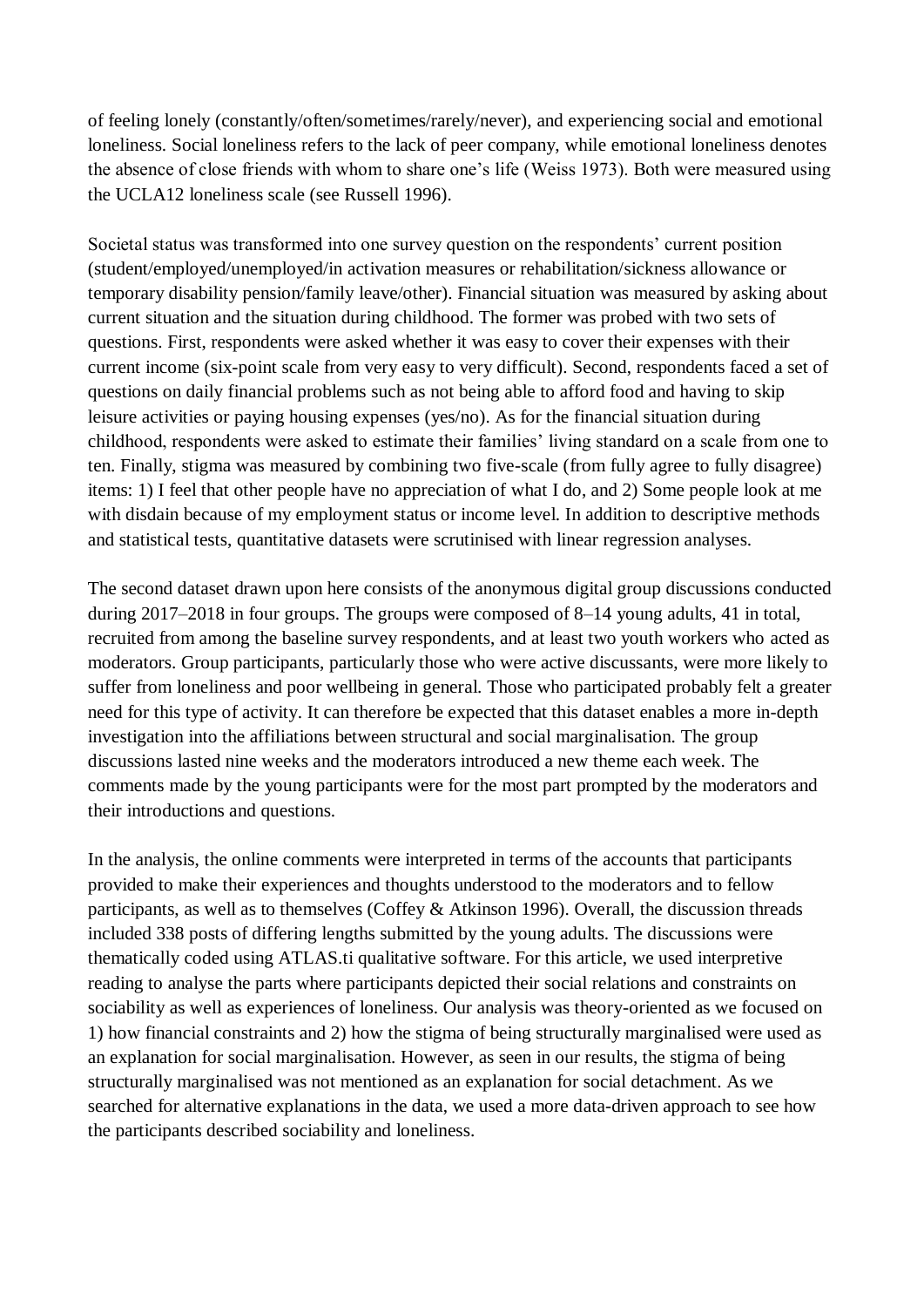Both datasets were analysed individually. However, the analysis of each was informed not only by conceptualisations made in the previous literature but by each other, and the focus of the analysis was defined along with the writing process. All of the written material was read and reflected on collectively by all of the authors, but the statistical analysis was conducted by Antti Kivijärvi. The mixed methods approach in which we combined data, methodologies and researcher observations facilitated a more comprehensive understanding of the scope and structures of social relations compared to an approach relying on one type of data only (see Rönkä 2017).

Finally, it is important to emphasise the distinct nature of our data. Since we are dealing with a nonprobability sample, the results cannot be generalised to all structurally marginalised young adults in Finland, but have to be treated as broad and tentative. We resorted to this strategy due to the fact that structurally marginalised young adults are a hard-to-reach group for research purposes and more robust sampling methods were not applicable. According to the official statistics, the youth services we used as recruiting channels had over 5,566 clients or visits during 2017. This figure included repeat visits by some young adults, and some individuals with whom contact had been tenuous (e.g. one phone call or a brief encounter). Consequently, we were not able to determine the exact quantity and quality of our sphere of activity. In the case of the outreach work, professionals operated as gatekeepers between us and the young adults, recruiting only some of them (see Aaltonen & Kivijärvi 2018). In the youth workshops and in the one-stop guidance centres, we were able to offer all of the young adults we met while conducting the field work the opportunity to participate. A majority accepted the invitation. In this way, we reached those who were at least to some extent attached to the youth services and probably not experiencing acute and severe problems with intoxicants or their mental health.

#### **4. The interlinks between social and structural marginalisation in the survey data**

Descriptive analyses of the baseline data provided few surprises: there was quite a strong association between structural and social marginalisation. Feelings of loneliness were fairly frequent among the respondents. One-third reported feeling lonely constantly or often. Depending on the comparison data and the way they were generated, this figure is three to ten times greater compared to people of the same age in Finland in general.<sup>5</sup>

In spite of the prevalence of loneliness, it is worth pointing out that two-thirds of the respondents reported feeling lonely only sometimes or less frequently. Moreover, estimating the level of loneliness occasionally included hesitation, and some did not wish to portray themselves as lonely persons.

*For the most part, I feel lonely. I would say rarely. No, often. Sometimes.* (Interview)

<sup>5</sup> ATH (Adults' health and wellbeing) and HYPA (Wellbeing and services) surveys are conducted by the National Institute of Health and Wellbeing. ATH is a postal survey which covered 8,769 young adult respondents in 2013. HYPA is based on phone interviews, reaching 575 young adult respondents in 2013. In ATH, 11.3% reported feeling lonely often or constantly, while the corresponding figure was 2.9% in the HYPA survey. The frequencies have not fluctuated to any significant extent from year to year.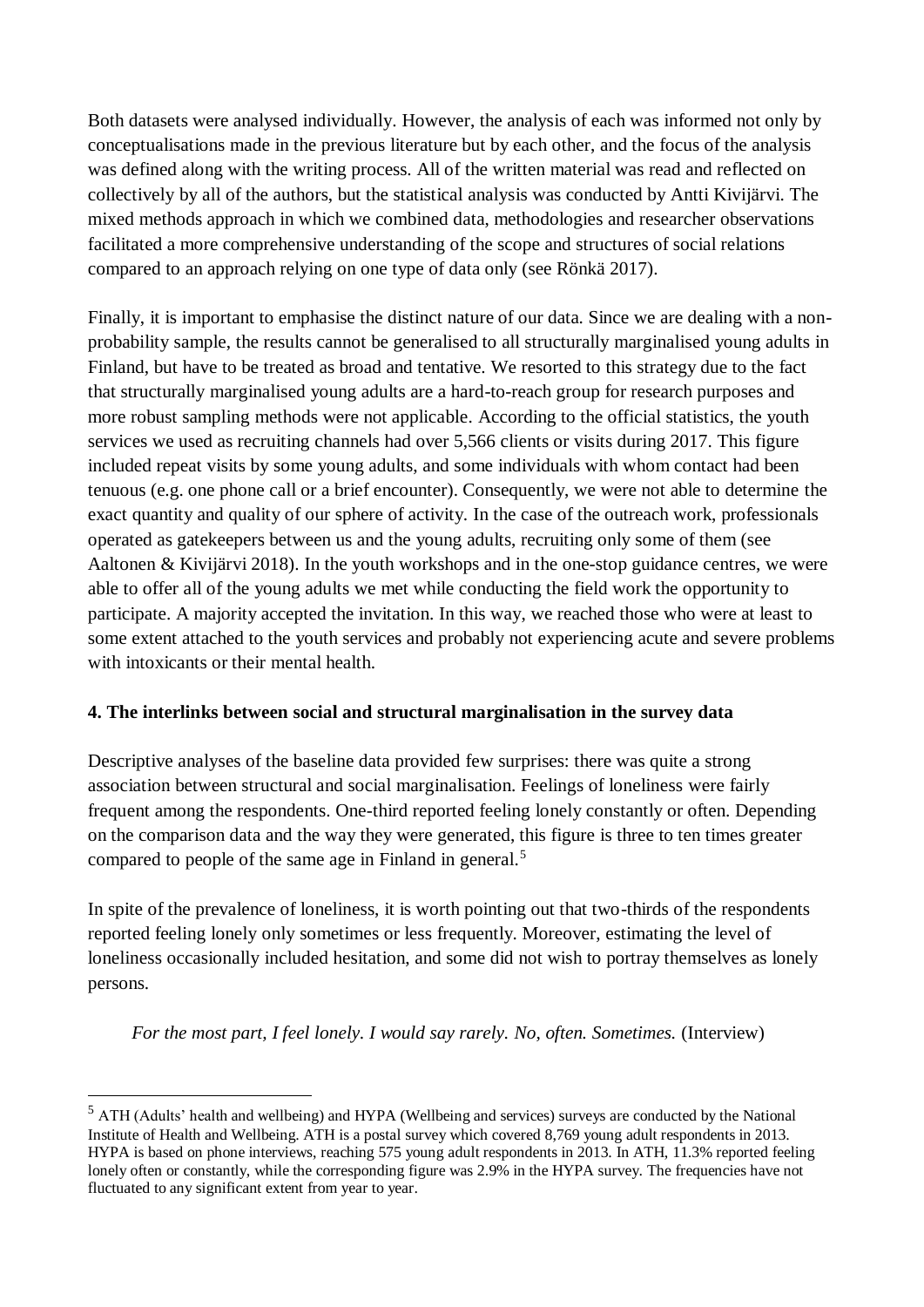Furthermore, the respondents were not socially isolated. The differences between them and the national averages in terms of social contacts and leisure participation were either small or ambiguous. The majority of the respondents reported being in contact with their friends (87.6%) and mothers (76.2%), and approximately half with their fathers (47.6%), on a weekly basis at least. Five years earlier, the corresponding figures in the nationally representative Youth Barometer were 92.5%, 50% and 41% for people of the same age (Myllyniemi 2012, 36). Hence, there were only marginally fewer contacts with friends among the respondents, but relationships with mothers seemed intense. Arguably, their structural marginalisation 'activates' intergenerational interdependence and care.

What many of the respondents seemed to lack was not primarily close emotional bonds but a wider group of friends with whom to spend time and participate in social activities. This might indicate a missing peer group often formed through work and particularly student communities. In the baseline data, on a scale from one to four in which large scores illustrate high loneliness, the mean value for social loneliness was 2.17, while for emotional loneliness it was 1.92 (see also Kivijärvi et al. 2019). During our discussions, the interviewees described their lack of peer networks in the following ways:

*The interviewee stated that he has a couple of friends, but not a wider group of people.* (Field notes)

[Reads the statement in the questionnaire aloud] *'I feel that I am a part of a group of friends.' What group? I have, like, two real friends.* (Interview)

In order to study the factors that might explain the association between structural and social marginalisation, linear regression analyses using the baseline data were performed (see Table 2). The primary aim of the analyses was to test the hypothesis derived from the literature, namely whether the association could be explained by financial difficulties and stigma. At the time of the baseline survey none of the respondents were in employment or education. Social marginalisation was operationalised as a self-reported and three-fold notion of loneliness. In the three regression models it can be observed that frequency of loneliness and social and emotional loneliness show more or less the same results.

Table 2: Determinants of loneliness in the baseline survey (n=147), linear regression models

The models show many expected and some unexpected results. Loneliness was strongly related to shortcomings in peer sociability, which cannot be replaced with parental connectedness or even with romantic partnerships. Unlike contacts with parents and to some extent intimate relationships, contacts with friends and participation in unstructured group activities were strongly associated with various forms of loneliness. Thus, loneliness and isolation from informal peer sociability in particular were bound together.<sup>6</sup> Background variables such as age and gender did not play a role in the models.

 $<sup>6</sup>$  It is worth noting that participation in structured leisure activities (organised e.g. by civil society organisations) was</sup> not associated with loneliness in the regression models. Moreover, in the baseline survey the percentage of those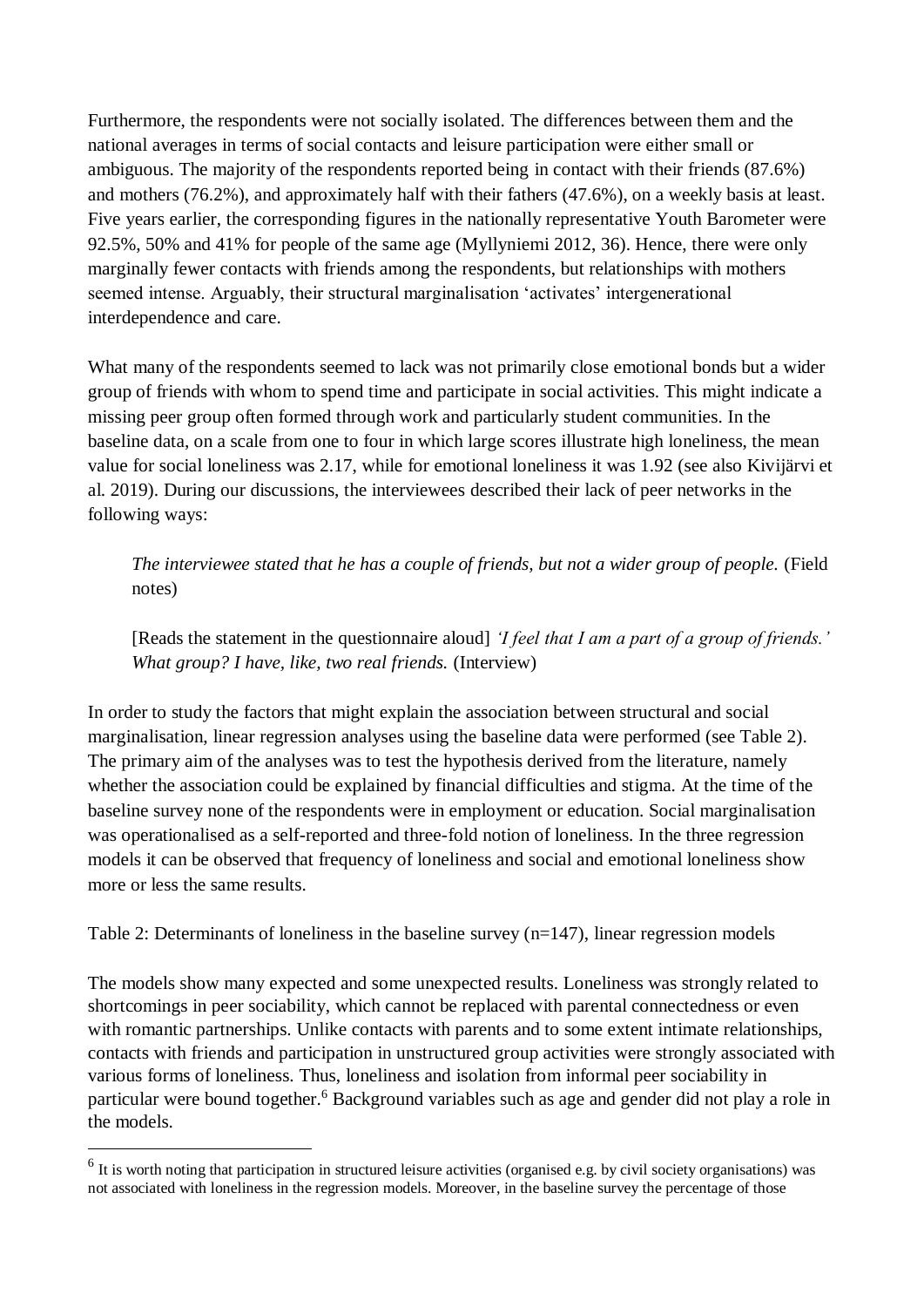Furthermore, and in line with some of the previous literature, stigma was associated with all three forms of loneliness. Together with contact with friends, the stigma of structural exclusion was the strongest independent variable explaining loneliness. Thus, the survey data reinforces the previously ambivalent result on stigma as a mediating factor between structural and social marginalisation. The stigmatising power of marginal societal status was also manifested during the baseline interviews: Contrary to their 'objective' statuses outside education or employment, quite a few chose to classify themselves as students  $(n=19)$  or employees  $(n=5)$ . The student identity might be the most attractive for young adults when presenting themselves in everyday life and more marginal statuses might cause withdrawal from sociability.

The unexpected results are related to financial difficulties explaining the association between structural and social marginalisation. In the regression models, current monetary problems were not associated with loneliness. It is possible that a Nordic welfare state such as Finland can provide leisure opportunities also for those not in employment or education through financial benefits and subsidised service provision. However, it seems that the association between loneliness and financial difficulties might have more far-reaching roots. Self-reported childhood poverty was strongly or moderately associated with both frequency of loneliness and social loneliness in the first and second models, but not statistically significantly in the final and adjusted models. It might be that for some respondents the ability to participate in often commercial peer leisure has been limited for a long time. Moreover, many were probably still financially dependent on their parents, and their income level may have been reflected in the survey responses.

Lastly, with the help of the follow-up data, it was possible to analyse the issue of change and whether structural marginalisation predicts social marginalisation. A slight increase occurred in all forms of measured loneliness between the baseline and follow-up surveys. However, in the t-tests this increase was statistically significant only in the case of emotional loneliness.<sup>7</sup> Changes in social contacts were also modest. Parallel with the change in the levels of loneliness, a decrease in the frequency of contacts was more often the case than an increase.

In the context of this article, it is of paramount importance to look into the changes in societal statuses. Status changes can be quite rapid during young adulthood and this might influence social marginalisation as well. Out of those who responded to the follow-up survey, less than half (47.2%) reported the same societal status. A quarter (24.5%) reported having been employed, or enrolled in education. Approximately 10% had been enrolled in activation measures, and slightly less than 20% reported some other change in their status (e.g. parental leave, temporary disability pension or military service).

participating in structured activities was similar to the percentages in the nationally representative ATH and HYPA surveys in 2013. Consequently, structured leisure activity may not be the key issue in breaking the bond between structural and social marginalisation.

 $<sup>7</sup>$  The increase may be explained at least in part by the change of surveying method between baseline and follow-up</sup> phases. It might be easier to report negative and personal matters in postal or e-questionnaires than in the presence of a researcher.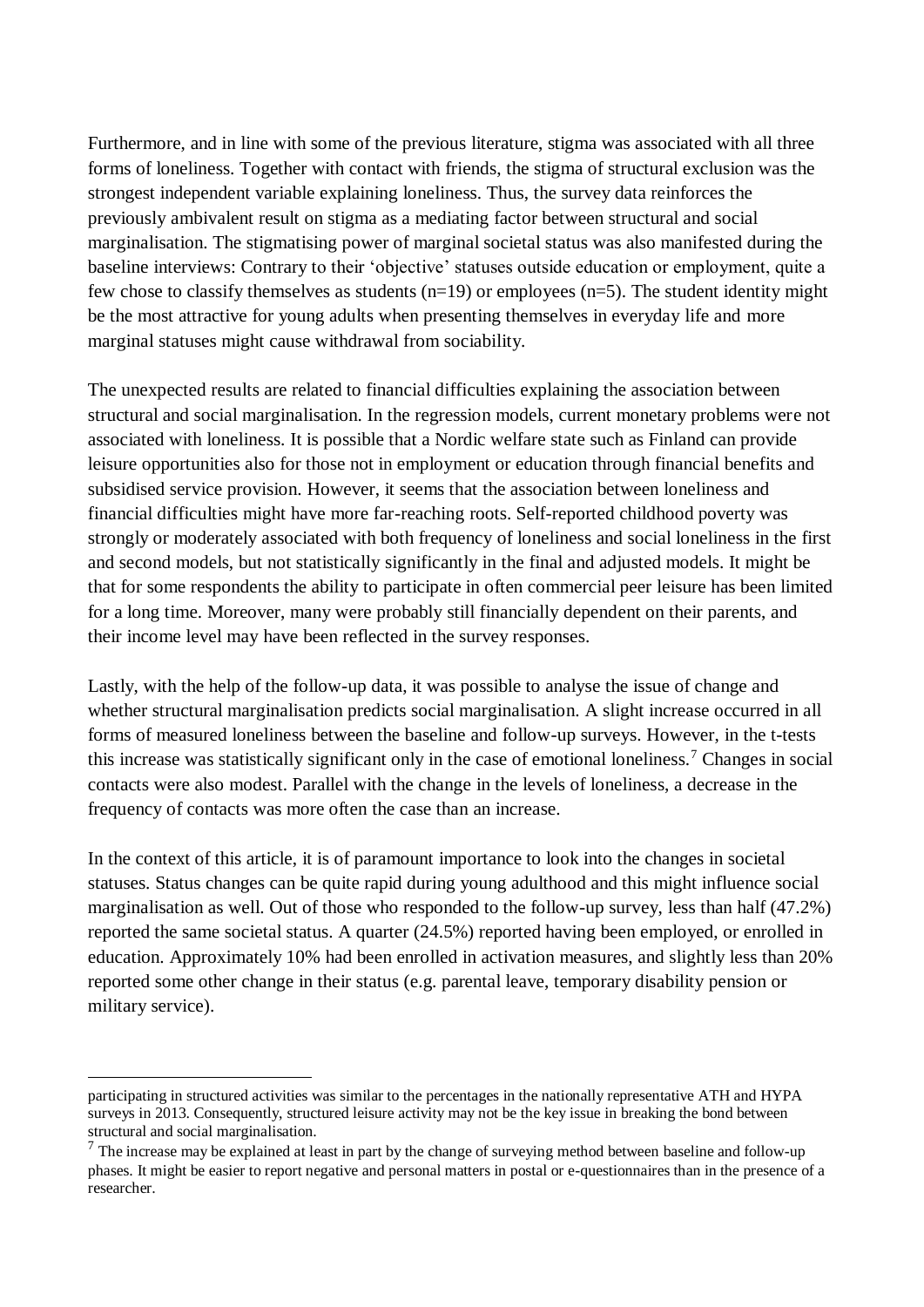According to the descriptive analyses (one-way ANOVAs), being employed and participating in education or activation measures were associated with reduced feelings of loneliness. The differences were rather small and statistically significant only in the case of frequency of loneliness (see Figure 1). However, due to the small sample size, it might still be that even activation measures have positive consequences other than maintaining workability and satisfying employment officials.



Figure 1. Change in the frequency of loneliness on a five-point scale according to the change in societal status

When looking descriptively (one-way ANOVAs, not shown) at the alleged mediating variables between structural and social marginalisation, a change in stigma was associated with changes in societal statuses, while changes in financial difficulties were not. Quite surprisingly, even being employed did not improve the self-reported financial situation. Precariousness in the form of temporary contracts, low salaries, internships or public pay subsidies might explain the result. On the other hand, being employed and enrolment in education clearly reduced the experienced stigma, but this was not the case with participation in activation measures.

In more robust linear regression models (Table 3), access to employment, education and activation measures (independent variable 'societal status') had only weak associations with reduced loneliness. Notable in the models is, again, the strong role of decreased stigma as a predictor of decreased loneliness. This applied particularly to frequency of loneliness and social loneliness. Other statistically significant predictors in one of the final models were relationship status and, quite surprisingly, contact with a father. Increased contact with a father and either a newly established romantic relationship or an enduring one predicted a decrease in the frequency of loneliness. These findings – albeit not systematically observed – challenge the basic result of the strong association between loneliness and peer relations.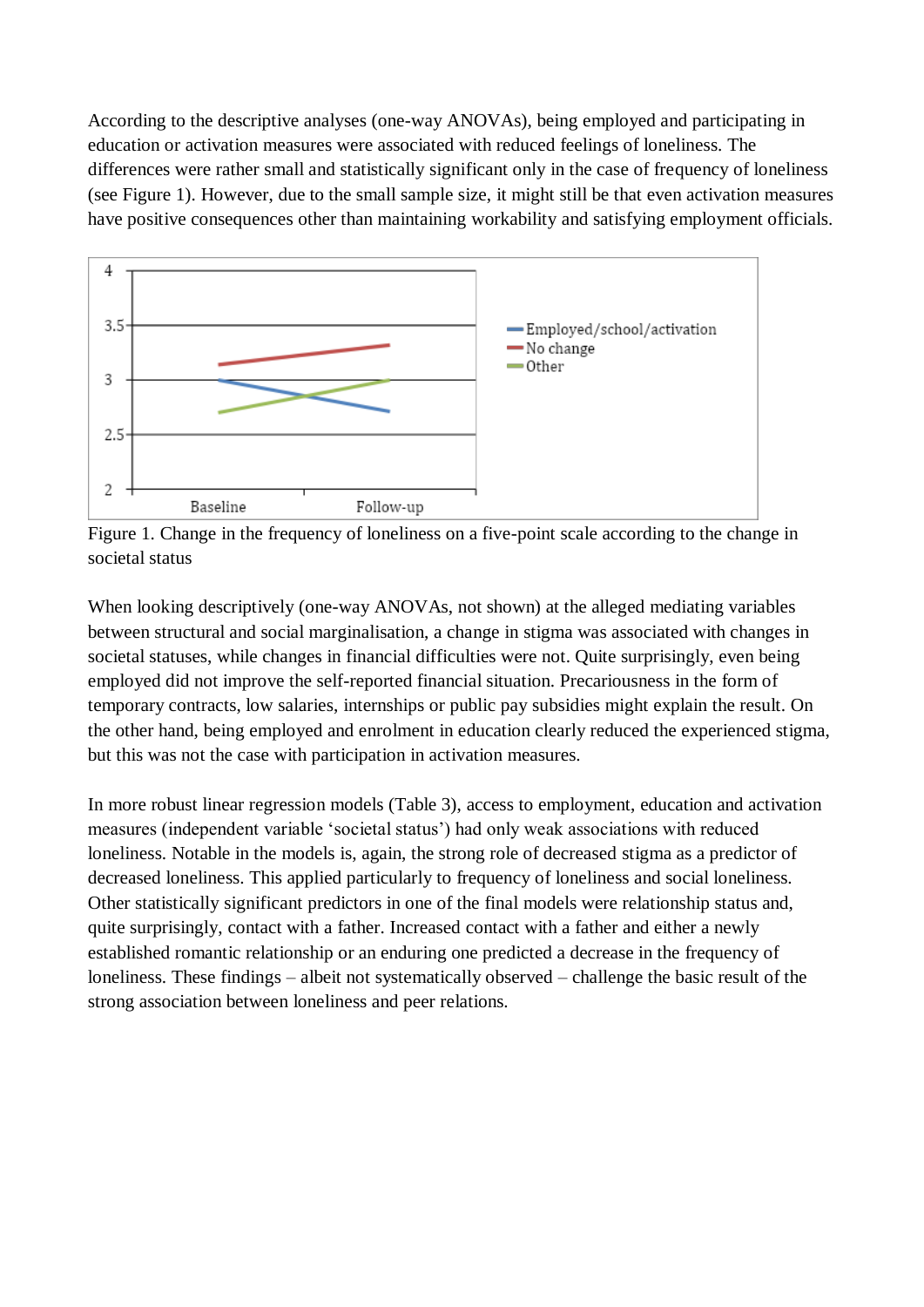Table 3. Predictors of change in the levels of loneliness between baseline and follow-up surveys (n=107), linear regression models

To conclude the quantitative analysis, there appears to be a complex interrelationship between structural and social marginalisation. Structural marginalisation of young adults is associated with and probably even causes social detachments. However, the assumed causal relation seems to be mediated by several factors, most clearly by stigma but perhaps also by financial support or other interventions by parents and public institutions.

#### **5. Sociability and loneliness in the digital group discussions**

To gain a better understanding of the young adults' perceptions of social relations and loneliness in relation to financial difficulties and stigma, we now turn to the online group discussions. While the discussion threads were predominantly initiated by the adult moderators, the forum allowed the young adults to further exemplify and clarify their understanding of social relations in writing.

Starting with financial issues, the most common sources of income among the digital group participants were supplementary benefits from the state such as basic social assistance or housing allowance, both of which can be applied for online from the Social Insurance Institution of Finland. In line with the quantitative findings, parents were often mentioned as providing a helping hand in cases where money ran out before receiving the benefits. In the discussion thread on financial situation and living conditions, an exchange occurred about tight finances and being frugal.

*I get by mainly on housing and unemployment allowances. It's enough for necessities but lately I haven't been able to make any bigger purchases. I used to have savings, but I dipped into them to pay my living costs when the allowances were not enough.* 

Partly in contrast to the quantitative findings, current financial constraints were recognised as an explanation for social detachments. Mention was made of how difficult it was to maintain friendships in cases where friends lived far away, and it was too expensive to use public transport. Social gatherings were sometimes deemed too difficult to take part in because they often required financial resources. This should be seen in the light of previous studies highlighting unemployed young people's inability to participate in commercial activities due to a lack of resources (Furlong & Cartmel, 2007, 80).

*This year, because of problems with Kela (Social Insurance Institution of Finland), I haven't seen my friends very often. None of my friends live in the same area as me so we like to meet in [a city nearby]. Even getting there costs money. Not to mention if you spend the whole day in the city and need to eat something as well.*

The lack of financial resources was seen as an obstacle in forming new relationships. This was highlighted when the participants were asked about their current hobbies and interests. Our analysis reveals that some of the low-cost hobbies that respondents engaged in were solitary pursuits such as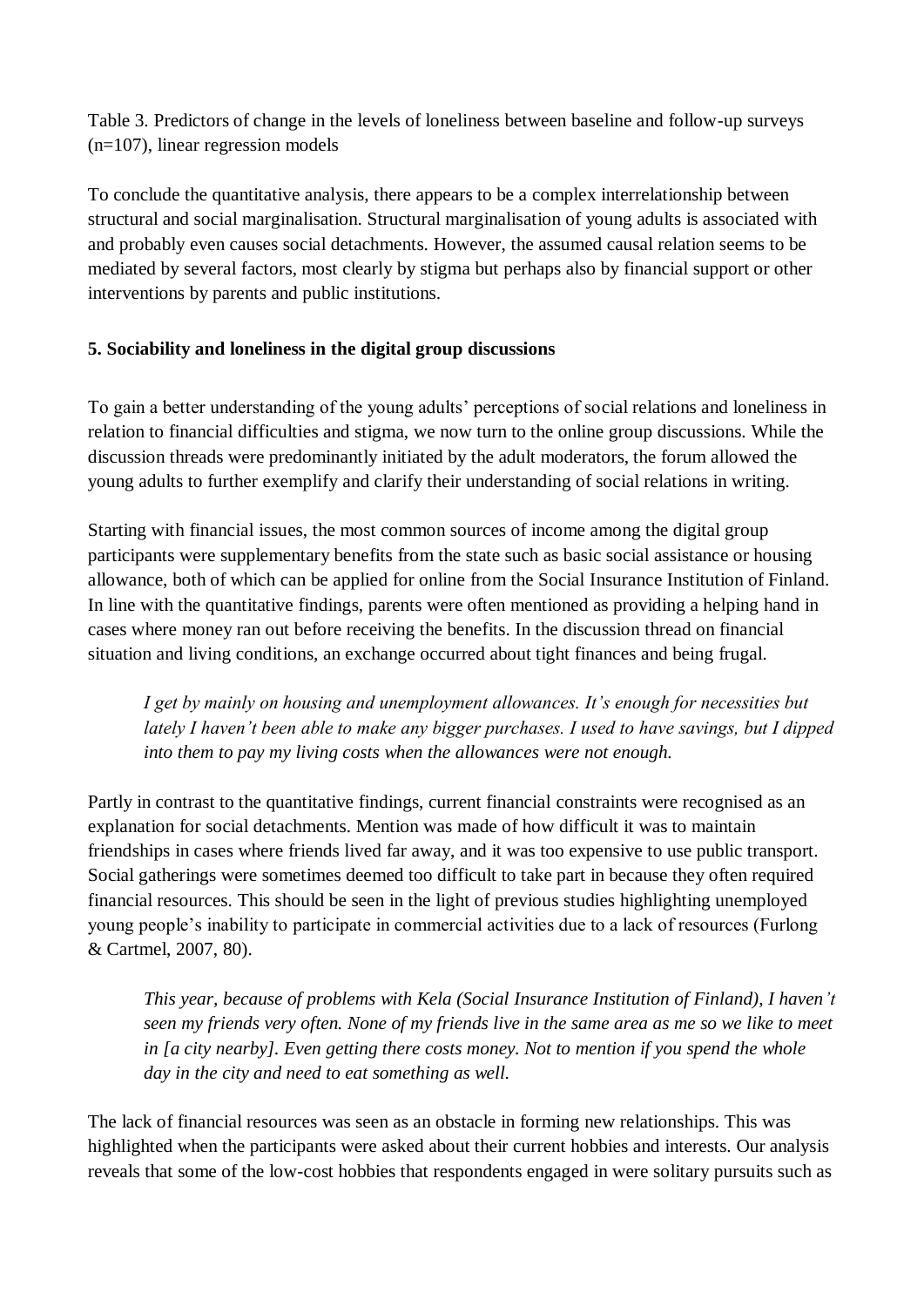reading, jogging or listening to music, but social group activities that usually include an entrance or membership fee were rarely mentioned. Respondents often shared their interest in group activities such as horse-riding or team sports in the online discussions, but cited their lack of financial resources as one of the reasons for not pursuing them.

#### *At the moment I don't have any hobbies simply because money is so tight.*

The stigma of being structurally marginalised that came up in the quantitative analysis was not mentioned as an explanation for social detachment; the young adults in our online groups did not attribute their withdrawal from social relationships to feelings of being ashamed about their societal status. Obviously, this could be because they were not encouraged to write about stigma or feeling ashamed of their status in the same way that they were about their feelings of loneliness. However, nor were the participants asked about whether they regarded financial difficulties as impeding their ability to participate socially. It could also be that the online discussants did not necessarily see the stigma of structural marginalisation as shameful, as could be interpreted from the quantitative analysis. Following this line of thought, unemployment or dropping out of education can be considered unfortunate, but rather than being a destiny, it remains fixable during young adulthood.

While the lack of stigma regarding structural marginalisation was not explicitly discussed, the stigma of being socially marginalised was evidenced in the online threads. This was particularly the case in discussions where the participants shared their own experiences of loneliness. The message quoted below appeared after two other young adults explained how they had experienced loneliness previously but not anymore.

*Somehow I feel 'embarrassed' to admit that from time to time I feel rather lonely, although I have some close friends. Still, I know that there are many people who don't have anybody and so it feels wrong to speak or feel like this.* ☹ *I'm no good at making new friends and I feel like an outsider, especially in a bigger crowd, which makes things even more complicated.* 

It may be the case that during youth and young adulthood, the stigma of being excluded from peer sociability is even stronger in the case of structurally marginalised young adults. In contrast to current structural marginalisation, loneliness might have represented another kind of stigma, more personal, more difficult to fix and possibly long-lived. Young people are expected to live a socially full life with numerous friends while detaching themselves from their parents, but not yet committing to or establishing their own families. During this phase of expected peer sociability, an ambivalent status related to the labour market, and particularly the education system, might reinforce the idea of having a status as socially excluded.

Even though there were several disclosures about loneliness in the online threads, many discussants detached their current selves from loneliness. This was done by talking about past experiences of loneliness, or by taking an analytical stance towards the affliction. The latter involved contemplating the general reasons for loneliness. Moreover, some discussants quite explicitly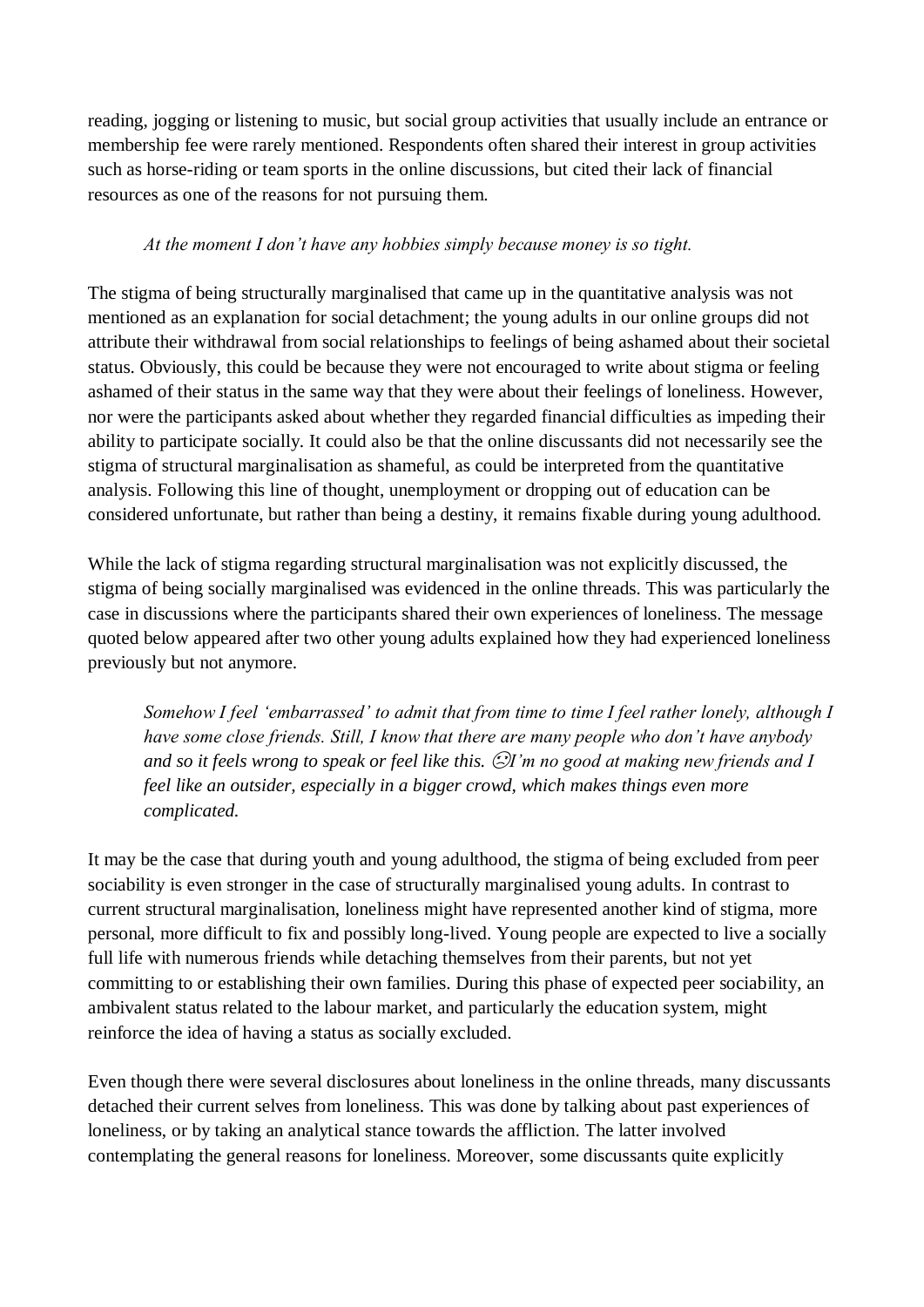detached themselves from loneliness by trying to find solutions to other peoples' loneliness or by encouraging them: *"Those of you who feel lonely, be brave!"*.

While the anonymity of the digital group allowed some of the participants to disclose the stigma of loneliness and isolation, the stigma of being structurally marginalised remained hidden. Even though financial difficulties were mentioned as an obstacle to sociability, most of the young adults explained their loneliness by resorting to psychological discourse (Illouz 2008). Many wrote about their negative experiences in social situations such as painful incidents of bullying in the past, feelings of lacking valued personal traits such as good social skills, and having problems with mental issues such as anxiety and depression. As with the financial constraints, these barriers were seen as restricting one's ability to participate in social gatherings.

*I have problems making and maintaining social contacts. For the past few years, I've been diagnosed with a fear of social situations and I'm about to see the psychiatrist to get rediagnosed. My therapist suspects that I may have an inhibited personality disorder (and possible ADD). I was also bullied in elementary school. In my case, the reason was a slightly distinct tone of voice and singing voice. Being exposed to bullying had a big impact on my self-confidence, social interaction and even on music as my hobby. I suffered from recurring depression for years and had to drop out of vocational school because of these problems.*

The psychological dimension was brought up again in the discussion on recreation. Some of the young adults explained that they were unable to take up a new hobby because of a lack of motivation, or due to laziness or passiveness. Other than problems with motivation, the barriers were posed by experiences of social anxiety and low self-esteem.

*I'm rather lonely and I've been diagnosed with an inhibited personality disorder. All social events are difficult for me because of tensions and feelings of inadequacy. Over the course of time, keeping my mouth shut has become a habit, and making any kind of contact demands effort.*

This finding supports the therapeutic narrative argument (e.g. Silva 2012) – rather than trying to find structural explanations, young adults turn to themselves and their psyche. This might partly explain why social marginalisation appears to be difficult to tackle with external interventions. Our aim here is not to downplay the significance of mental issues. Gaining access to the appropriate services and medical treatment is often dependent on a medical diagnosis. Further, as the psychologically-oriented literature has rightly cautioned, thrusting people suffering from different anxieties and social inhibitions into the middle of vivacious peer sociability might have harmful effects, while making the sufferer's problems even more apparent (e.g. Lagus & Honkela 2016, 281). However, from a sociological perspective, it seems that many of the young adults have adopted psychological and individualistic discourses that are highly influential today in many societies (Illouz 2008). Structural or social conditions – despite the societal position of the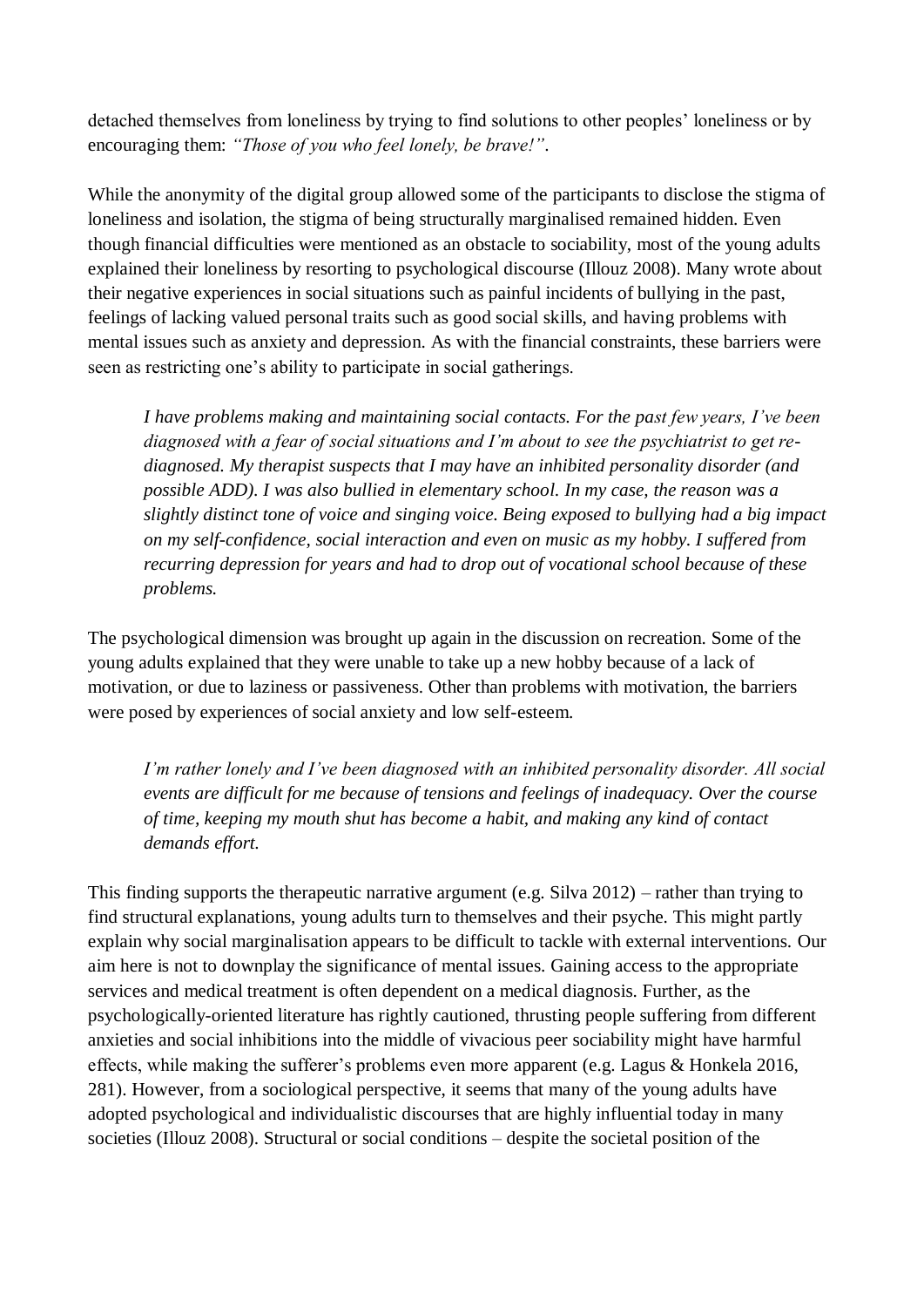discussants – seemed to be of lesser significance, or at least remained less clear-cut for them (see also Husu & Välimäki 2017; Silva 2013).

#### **6. Conclusion**

In this article we have explored the interlinkages between young adults' structural and social marginalisation and scrutinised the significance of the two mediating factors identified in the literature: financial constraints and stigma. Our first finding is in line with the previous research, indicating that structural marginalisation is associated with and probably even causes social marginalisation to some extent. Structural marginalisation seems to increase the risk of being excluded from peer sociability, while at the same time activating the caring relationships with parents, particularly with mothers.

Our second finding concerning the mediating role of financial difficulties and stigma is more ambiguous. Analysis of the qualitative data in particular confirmed that financial constraints explain the connection between structural and social marginalisation. However, in the quantitative data, current deprivation was less significant than intergenerational poverty embedded in family histories. When it comes to stigma, the quantitative and qualitative datasets seem to provide conflicting results. Even though the stigma proved to be a strong mediating variable between young adults' marginal status and loneliness in the survey data, this did not come up in the online discussions.

The most obvious explanation for the above discrepancies concerns the different methodological approaches. In the questionnaires, the 'audience' were adult researchers and perhaps 'generalised others', with their possible disregard towards the respondents who had failed to meet the normative criteria of being an employee or a student. In other words, the young adults were probably not immune to the moralising and devaluing discourse over NEETs, which might have been reflected in their responses as well. Conversely, the digital group discussions were more peer and 'in-group' oriented (Goffman 1963, 112–113). Since not being in employment and education was a status shared by the majority of the discussants, the stigma of structural marginalisation may have been irrelevant while more concrete issues related to their daily life such as finances and current poverty were brought up quite frequently.

Furthermore, it is possible that the observed significance of stigma in the survey data is manifested as a strong tendency to draw upon psychological discourse in the group discussions. It might be that, in addition to shame towards one's status, the stigma operationalised in the questionnaire functions as an indicator of various anxieties, poor self-respect and self-devaluation. All of these features were frequently mentioned as both causes of and reasons for loneliness in the research literature (e.g. Hall-Lande et al. 2007; Masi et al. 2011). The accounts by the online discussants reveal an inward-looking discourse in which social marginalisation is not primarily seen as a structural problem but more as an issue related to personal histories loaded with painful experiences and mental disorders. The stigma of marginalisation might have been hidden inside the inwardlooking discourse in the qualitative data. One way forward could be to consider the different and sometimes hidden ways of speaking about shame (see Scheff 2015, 112–113).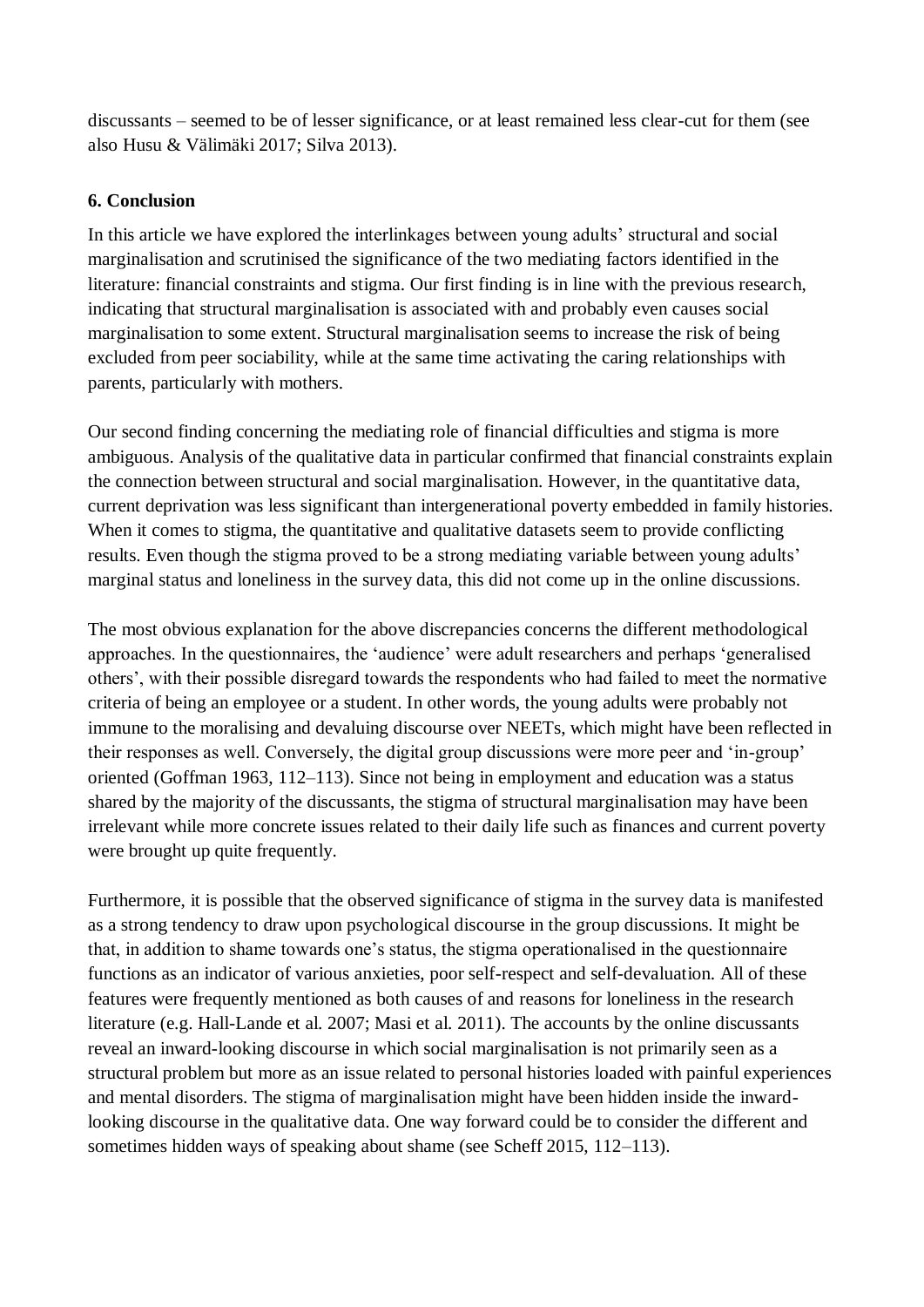Finally, when looking at both datasets, the discrepancies in our empirical findings may be related to shortcomings in previous research and particularly their cross-sectional methodological approaches. The assumption tends to be that structural marginalisation precedes financial difficulties and stigma, which eventually cause social marginalisation. For most young adults, the causal relations are probably more complex. The power of these so-called mediating factors between social and structural marginalisation is dependent on the life courses and personal histories of young adults. Financial difficulties probably have the most severe consequences for those structurally marginalised young adults who have been or still are exposed to parental poverty. Moreover, the stigma of structural marginalisation might be only one layer of stigmatised identity consisting of past experiences of being excluded from peer sociability and feeling inferior to other children and young people.

While the modest sample size and non-probability sampling in certain localities are limitations of this study, the benefit of the mixed-methods approach lay in shedding light on different aspects of young adults' lives. In a wider context, as unemployment and dropping out of school have become enduring structural conditions for young adults, it is important to continue to clarify the ways in which structural and social marginalisation are interlinked, particularly from longitudinal perspectives. As previous research has found, the social marginalisation of young adults is a risk factor for their wellbeing, and hence this aspect deserves more rigorous analysis in the future.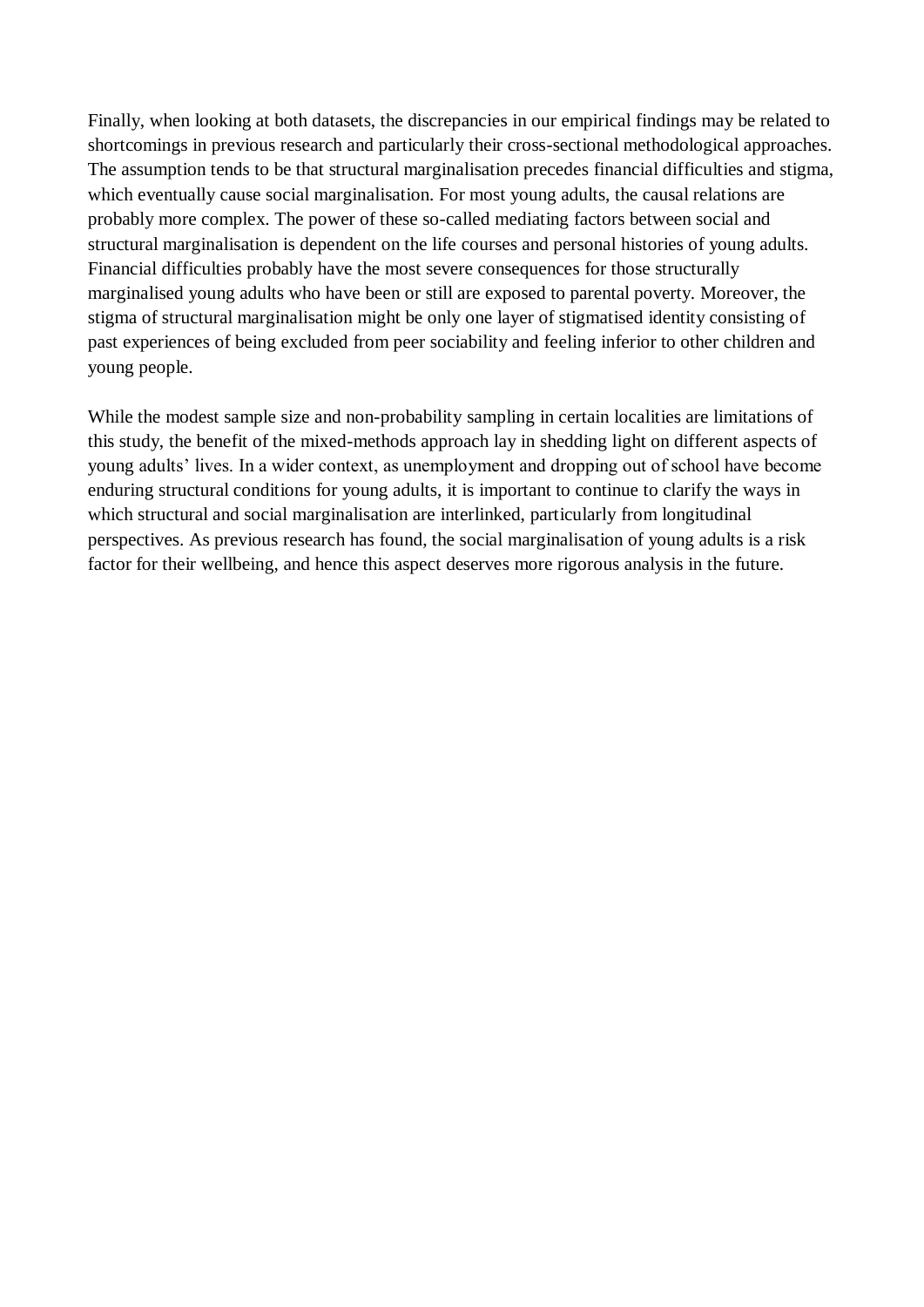## References

Aaltonen, S., and A. Kivijärvi. 2018. "Disrupting professional practices with research-driven intervention. Researcher–gatekeeper negotiations in the context of targeted youth services." Qualitative Social Work 18 (4): 621-637. https://doi.org/10.1177/1473325018757080

Allan, G. 1998. "Friendship, Sociology and Social Structure." *Journal of Social and Personal Relationships* 15 (5): 685–702. doi: 10.1177/0265407598155007

Bergqvist, T. 2016. "The Everyday Life of Young Long-Term Unemployed in Sweden: Coping with Limited Participation and Feelings of Inferiority." In *Experiencing Long-Term Unemployment in Europe: Youth on the Edge*, edited by C. Lahusen, and M. Giugni, 107–138. London: Palgrave Macmillan UK.

Bynner, J., and S. Parsons. 2002. "Social Exclusion and the Transition from School to Work: The Case of Young People Not in Education, Employment, or Training (NEET)." *Journal of Vocational Behavior* 60 (2): 289–309. doi: 10.1006/jvbe.2001.1868

Chabanet, D., M. Cinalli, and D. Richard. 2016. "Youth Long-Term Unemployment in France: Challenging Common Trends." In *Experiencing Long-Term Unemployment in Europe: Youth on the Edge*, edited by C. Lahusen, and M. Giugni, 17–38. London: Palgrave Macmillan UK.

Chambers, D. 2006. New Social Ties: Contemporary Connections in a Fragmented Society. London: Palgrave Macmillan.

Coffey, A. and P. Atkinson. 1996. *Making Sense of Qualitative Data. Complementary Research Strategies*. London: Sage.

Cotterell, J. 1996. *Social Networks and Social Influences in Adolescence*. London: Routledge.

Crosnoe, R. 2000. "Friendships in Childhood and Adolescence: The Life Course and New Directions." *Social Psychology Quarterly* 63 (4): 377–391. doi: 10.2307/2695847

Damelang, A., and G. Kloß. 2013. "Poverty and the Social Participation of Young People – an Analysis of Poverty-Related Withdrawal Mechanisms." *Journal for Labour Market Research* 46 (4): 321–333. doi: 10.1007/s12651-013-0148-8

Dieckhoff, M., and V. Gash. 2015. "Unemployed and Alone? Unemployment and Social Participation in Europe." *The International Journal of Sociology and Social Policy* 35 (1/2): 67–90. doi: 10.1108/IJSSP-01- 2014-0002

Emler, N., and S. McNamara. 1996. "The Social Contact Patterns of Young People: Effects of Participation in the Social Institutions of Family, Education and Work." In *Youth and Life Management: Research Perspectives*, edited by H. Helve, and J. Bynner, 121–139. Helsinki University Press.

Furlong, A., and F. Cartmel. 2007. *Young People and Social Change: New Perspectives.* McGraw-Hill/Open University Press: Maidenhead, UK.

Gallie, D., S. Paugam, and S. Jacobs. 2003. "Unemployment, Poverty and Social Isolation: Is There a Vicious Circle of Social Exclusion?" *European Societies* 5 (1): 1–32. doi: 10.1080/1461669032000057668

Goffman, E. 1963. *Stigma: Notes on a Spoiled Identity*. New Jersey: Prentice-Hall.

Granovetter, M. S. 1977. "The Strength of Weak Ties." In *Social Networks*, edited by S. Leinhardt, 347–367. Academic Press.

Gretschel, A. and Myllyniemi, S. 2017. "Työtä, koulutus- tai harjoittelupaikkaa ilman olevien nuorten käsityksiä tulevaisuudesta, demokratiasta ja julkisista palveluista." [Young people not in work, education or apprenticeships and their understanding of the future, democracy and public services]. *Nuorisobarometrin erillisnäyte/aineistonkeruu.*

Grimmer, B. 2016. "Being Long-Term Unemployed in Germany: Social Contacts, Finances and Stigma." In *Experiencing Long-Term Unemployment in Europe: Youth on the Edge*, edited by C. Lahusen, and M. Giugni, 39–72. London: Palgrave Macmillan UK.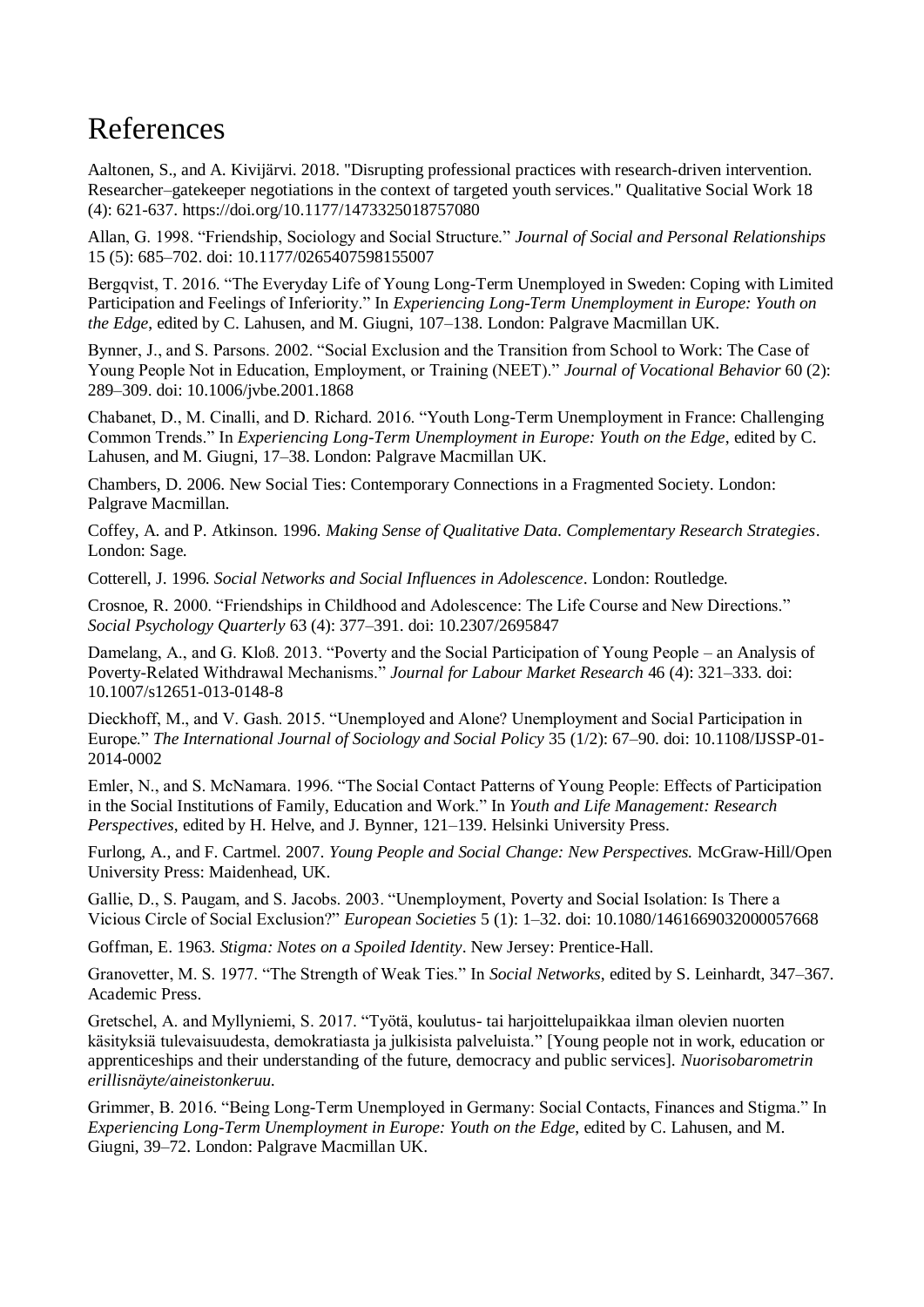Hall-Lande, J. A., Eisenberg, M. E., Christenson, S. L., & Neumark-Sztainer, D. 2007. "Social isolation, psychological health, and protective factors in adolescence." *Adolescence*, 42 (166): 265–286.

Hammer, T. 2003. "Introduction." In *Youth Unemployment and Social Exclusion in Europe: A Comparative Study*, edited by T. Hammer. Policy Press.

Hammer, T., & Julkunen, I. (2003). "Surviving unemployment: a question of money or families." *Youth Unemployment and Social Exclusion in Europe: A Comparative Study*, edited by T. Hammer, 135–154. Policy Press.

Heikkinen, M. 2000. "Social Networks of the Marginal Young: A Study of Young People's Social Exclusion in Finland." *Journal of Youth Studies* 3 (4): 389–406. doi: 10.1080/713684387

Husu, H.M., and V. Välimäki. 2017. "Staying inside: social withdrawal of the young, Finnish 'Hikikomori'." Journal of Youth Studies 20 (5): 605-621. doi:10.1080/13676261.2016.1254167

Illouz, E. 2008. *Saving the Modern Soul: Therapy, Emotions, and the Culture of Self-Help*. University of California Press.

Julkunen, I. 2002. "Social and Material Deprivation among Unemployed Youth in Northern Europe." *Social Policy & Administration* 36 (3): 235–253. doi: 10.1111/1467-9515.00249

Kieselbach, T. 2003. "Long-Term Unemployment among Young People: The Risk of Social Exclusion." *American Journal of Community Psychology* 32 (1–2): 69–76. doi: 10.1023/A:1025694823396

Kivijärvi, A. 2014. "Interethnic affiliations and everyday demarcations of youth in Finland: Empirical glances through multisited interviews and observations." Young 22 (1): 67-85. https://doi.org/10.1177/1103308813512928

Kivijärvi, A., Aaltonen, S., Forma, L., Partanen, J., Myllylä, M., & Rissanen, P. 2019. "Quality of Life Among Young Finnish Adults not in Employment or Education." Applied Research in Quality of Life. doi:10.1007/s11482-018-9687-z.

Kunze, L., and N. Suppa. 2017. "Bowling Alone or Bowling at All? The Effect of Unemployment on Social Participation." *Journal of Economic Behavior & Organization* 133: 213–235. doi: 10.1016/j.jebo.2016.11.012

Lagus, K. and Honkela, T. 2016. "Yksinäisyys mielen rakenteissa." [Loneliness in the structures of the mind]. In *Yksinäisten Suomi*, edited by J. Saari, 273–295. Helsinki: Gaudeamus.

Lahusen, C., and M. Giugni. 2016. "Experiencing Long-Term Unemployment in Europe: An Introduction." In *Experiencing Long-Term Unemployment in Europe: Youth on the Edge*, edited by C. Lahusen, and M. Giugni, 1–16. London: Palgrave Macmillan UK.

Levitas, R. 1996. "The Concept of Social Exclusion and the New Durkheimian Hegemony*.*" *Critical Social Policy* 16 (46): 5–20. doi: 10.1177/026101839601604601

Luhmann, M., and L. C. Hawkley. 2016. "Age Differences in Loneliness from Late Adolescence to Oldest Old Age." *Developmental Psychology* 52 (6): 943–959.

MacDonald R., and T. Shildrick. 2007. "Street Corner Society: Leisure Careers, Youth (Sub)culture and Social Exclusion." *Leisure Studies* 29 (3): 339–355. doi: 10.1080/02614360600834826

Masi, C. M., Chen, H.-Y., Hawkley, L. C. and Cacioppo, J. T. 2011. "A Meta-analysis of Interventions to Reduce Loneliness." *Personality and Social Psychology Review* 15 (3): 219–266. doi: [10.1177/1088868310377394](https://dx.doi.org/10.1177%2F1088868310377394)

Miller, J., L. McAuliffe, N. Riaz, and R. Deuchar. 2015. "Exploring Youths' Perceptions of the Hidden Practice of Youth Work in Increasing Social Capital with Young People Considered NEET in Scotland." *Journal of Youth Studies* 18 (4): 468–484. doi: 10.1080/13676261.2014.992311

Milner, A., L. Krnjacki, P. Butterworth, and A. D. LaMontagne. 2016. "The Role of Social Support in Protecting Mental Health When Employed and Unemployed: A Longitudinal Fixed-Effects Analysis Using 12 Annual Waves of the HILDA Cohort." *Social Science & Medicine* 153: 20–26. doi: 10.1016/j.socscimed.2016.01.050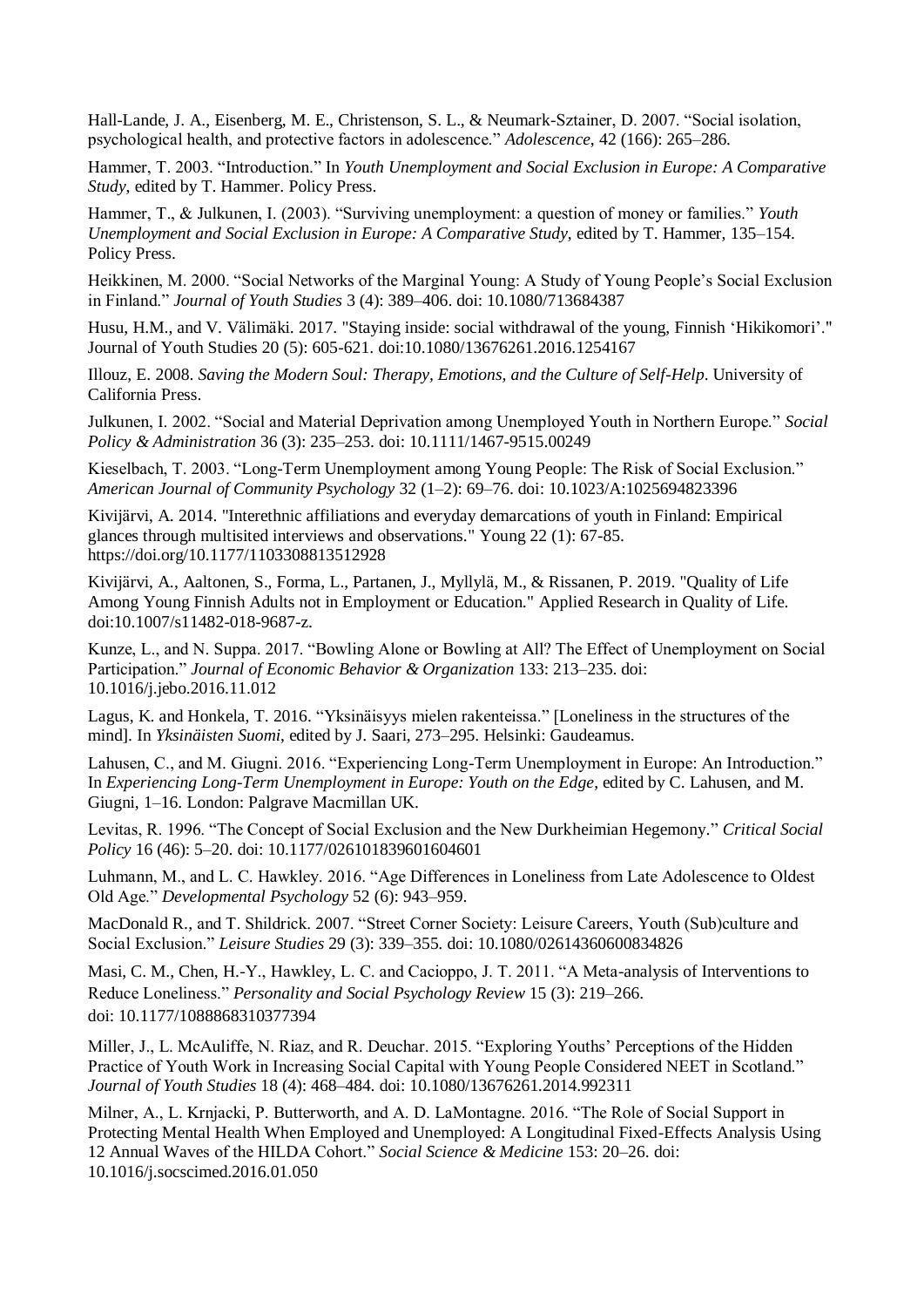Moisio, P., and T. Rämö. 2007. "Koettu yksinäisyys demografisten ja sosioekonomisten taustatekijöiden mukaan Suomessa vuosina 1994 ja 2006." [Experienced loneliness according to demographic and socioeconomic background factors in Finland in 1994 and 2006]. *Yhteiskuntapolitiikka* 72 (4): 392–401. Helsinki: Stakes.

Monticelli, L., S. Baglioni, and M. Bassoli. 2016. "Youth Long-Term Unemployment and Its Social Consequences in Italy: 'In a World That Does Not Belong to Me.'" In *Experiencing Long-Term Unemployment in Europe: Youth on the Edge*, edited by C. Lahusen, and M. Giugni, 139–169. London: Palgrave Macmillan UK.

Myllyniemi, S. 2012. "Tilasto-osio." ["Quantitative results."] In *Monipolvinen hyvinvointi. Nuorisobarometri 2012* [Intergenerational wellbeing. Youth Barometer 2012], edited by S. Myllyniemi, 13– 126. Helsinki: Ministry of Education and Culture, Youth Research Society & State Youth Council.

Myllyniemi S., and T. Kiilakoski. 2017. "Tilasto-osio." ["Quantitative results."] In *Opin polut ja pientareet. Nuorisobarometri 2017* [Roads to learning. Youth Barometer 2017], edited by E. Pekkarinen, and S. Myllyniemi, 9–117. Helsinki: Ministry of Education and Culture, Youth Research Society & State Youth Council.

Peplau, L. A., and D. Perlman. 1982. "Perspectives on Loneliness." In *Loneliness: A Sourcebook of Current Theory, Research and Therapy*, edited by L. A. Peplau, and D. Perlman, 1–20. New York: Wiley.

Popp, S., and B. Schels. 2008. "'Do You Feel excluded?' The Subjective Experience of Young State Benefit Recipients in Germany." *Journal of Youth Studies* 11 (2): 165–191. doi: 10.1080/13676260701851111

Rantakeisu, U., B. Starrin, and C. Hagquist. 1999. "Financial Hardship and Shame: A Tentative Model to Understand the Social and Health Effects of Unemployment." *British Journal of Social Work* 29 (6): 877– 901. doi: 10.1093/bjsw/29.6.877

Russell, D. 1996. "UCLA loneliness scale (version 3): reliability, validity, and factor structure." Journal of Personality Assessment 66 (1): 20–40. doi:10.1207/s15327752jpa6601\_2.

Rönkä, A. R. 2017. *Experiences of loneliness from childhood to young adulthood. Study of the Northern Finland Birth Cohort 1986.* Academic Dissertation, Acta Universitatis Ouluensis, University of Oulu.

Scheff, T. 2015. Toward defining basic emotions. *Qualitative Inquiry*, 21(2), 111–121.

Silva, J. M. 2012. "Constructing Adulthood in an Age of Uncertainty." *American Sociological Review* 77 (4): 505–522. doi: 10.1177/0003122412449014

Silva, J. M. 2013. *Coming up Short: Working-Class Adulthood in an Age of Uncertainty.* Oxford University Press.

Weiss, R. S. 1973. Loneliness: the experience of emotional and social isolation. Cambridge, MA: The MIT Press.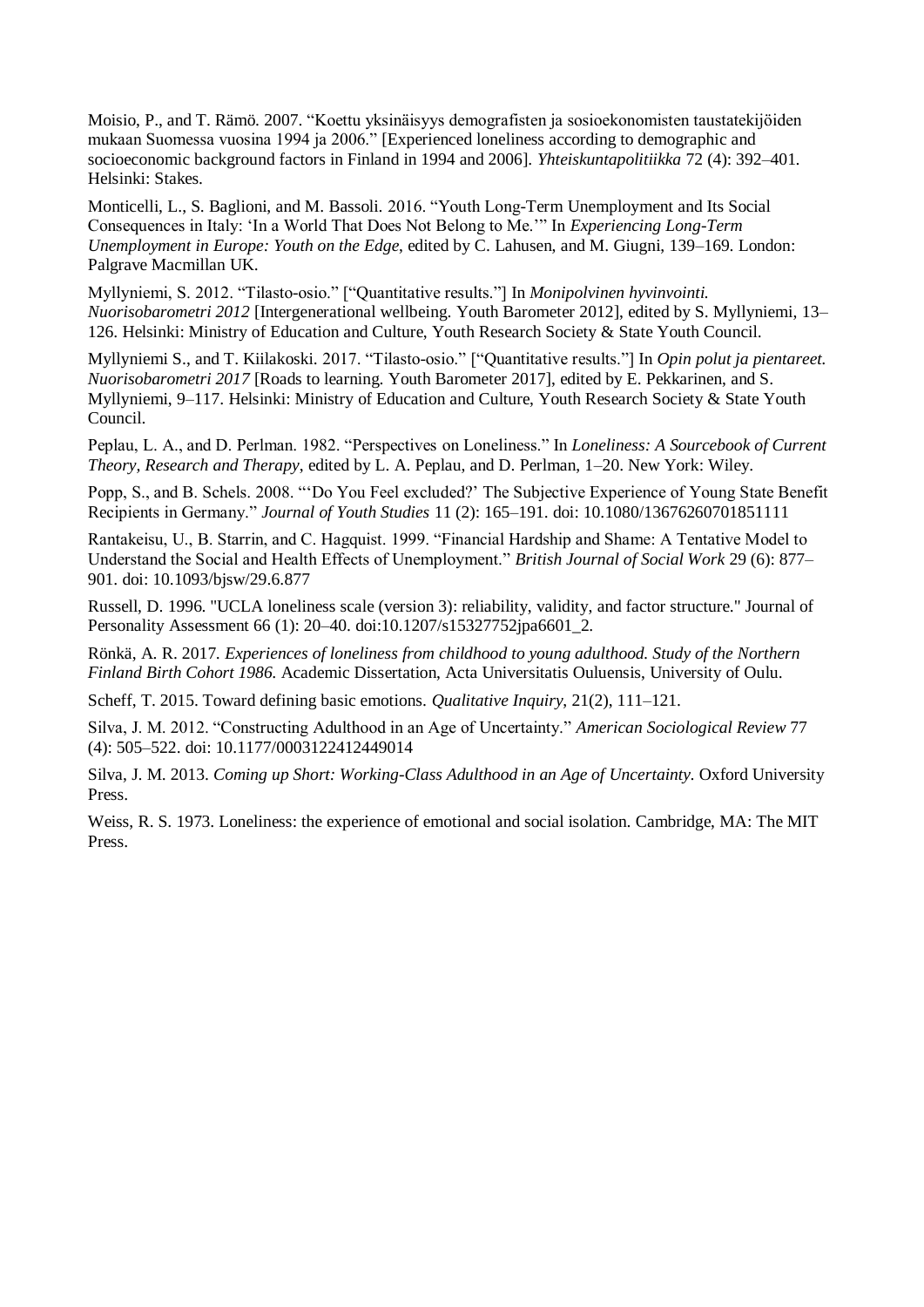| racio 1. Besemption of the respondents (if |    |      |
|--------------------------------------------|----|------|
|                                            | n  | $\%$ |
| Gender                                     |    |      |
| Men                                        | 66 | 45.2 |
| Women                                      | 74 | 50.0 |
| Other/did not say                          | 7  | 4.8  |
| Age                                        |    |      |
| $16 - 20$                                  | 35 | 23.8 |
| $21 - 25$                                  | 75 | 51.0 |
| $25 - 30$                                  | 36 | 24.5 |
| Missing                                    | 1  | 0.7  |
| Education                                  |    |      |
| Comprehensive school                       | 56 | 38.6 |
| Secondary education                        | 82 | 55.7 |
| Tertiary                                   | 7  | 4.7  |
| Missing                                    | 2  | 1.4  |
| Household unit                             |    |      |
| Marriage or cohabiting                     | 23 | 15,6 |
| One-person household                       | 74 | 50,3 |
| Living with parents                        | 32 | 21,8 |
| Missing                                    | 18 | 12,2 |
|                                            |    |      |

Table 1. Description of the respondents (n=147)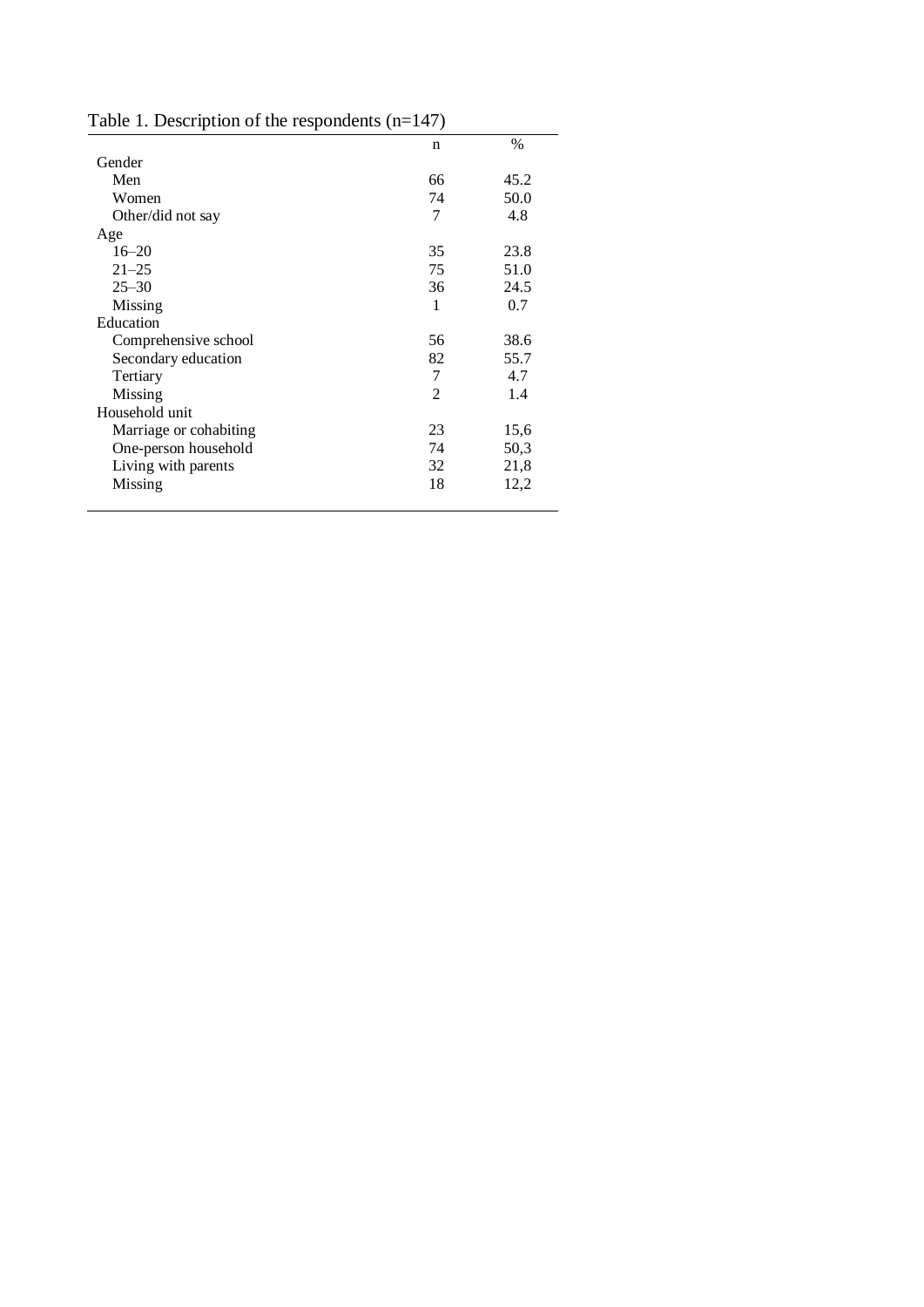|                               | Frequency of loneliness |                         |            | Social loneliness |            |            | <b>Emotional loneliness</b> |                |            |
|-------------------------------|-------------------------|-------------------------|------------|-------------------|------------|------------|-----------------------------|----------------|------------|
|                               | Model<br>1              | Model<br>$\overline{c}$ | Model<br>3 | Model<br>1        | Model<br>2 | Model<br>3 | Model<br>1                  | Model<br>2     | Model<br>3 |
| Age                           | 1.107                   | 0.384                   | $-0.360$   | 1.475             | 0.190      | $-0.795$   | 1.487                       | 0.397          | $-0.111$   |
| Gender (male)                 | 0.323                   | 0.447                   | 0.331      | 0.683             | 1.173      | 1.313      | 0.552                       | $-0.012$       | $-0.118$   |
| Childhood poverty             | $3.335***$              | $2.581*$                | $-1.952$   | $3.361*$          | $2.723**$  | $-1.750$   | 1.841                       | $-1.087$       | $-0.010$   |
| Contacts with friends         |                         | $2.386*$                | $2.291*$   |                   | $4.162***$ | $3.770**$  |                             | $5.536*$<br>** | $5.144$ ** |
| Contacts with mother          |                         | $-1.415$                | $-1.403$   |                   | 0.403      | 0.900      |                             | $-0.542$       | $-0.291$   |
| Contacts with father          |                         | 0.670                   | 0.448      |                   | $-0.071$   | 0.097      |                             | 0.461          | 0.411      |
| Structured activities         |                         | $-1.134$                | $-1.151$   |                   | $-0.373$   | $-0.728$   |                             | 0.551          | 0.413      |
| Unstructured activities       |                         | $3.016*$<br>$**$        | $2.538*$   |                   | $2.489*$   | $2.107*$   |                             | 1.120          | 0.757      |
| Relationship status (no)      |                         | $2.531*$                | $-2.819**$ |                   | $-1.131$   | $-1.865$   |                             | $-0.554$       | $-0.999$   |
| Ability to cover<br>expenses  |                         |                         | 0.313      |                   |            | 0.664      |                             |                | $-0.411$   |
| <b>Financial difficulties</b> |                         |                         | $-0.869$   |                   |            | 1.099      |                             |                | 0.447      |
| Stigma                        |                         |                         | $2.256*$   |                   |            | 5.894**    |                             |                | $4.369***$ |
| $\mathbb{R}^2$                | .120                    | .332                    | .391       | .140              | .385       | .567       | .067                        | .349           | .468       |

### Table 2: Determinants of loneliness in the baseline survey (n=147), linear regression models

\*  $p \le 0.005$ \*\*  $p \le 0.010$ \*\*\*  $p \le 0.050$